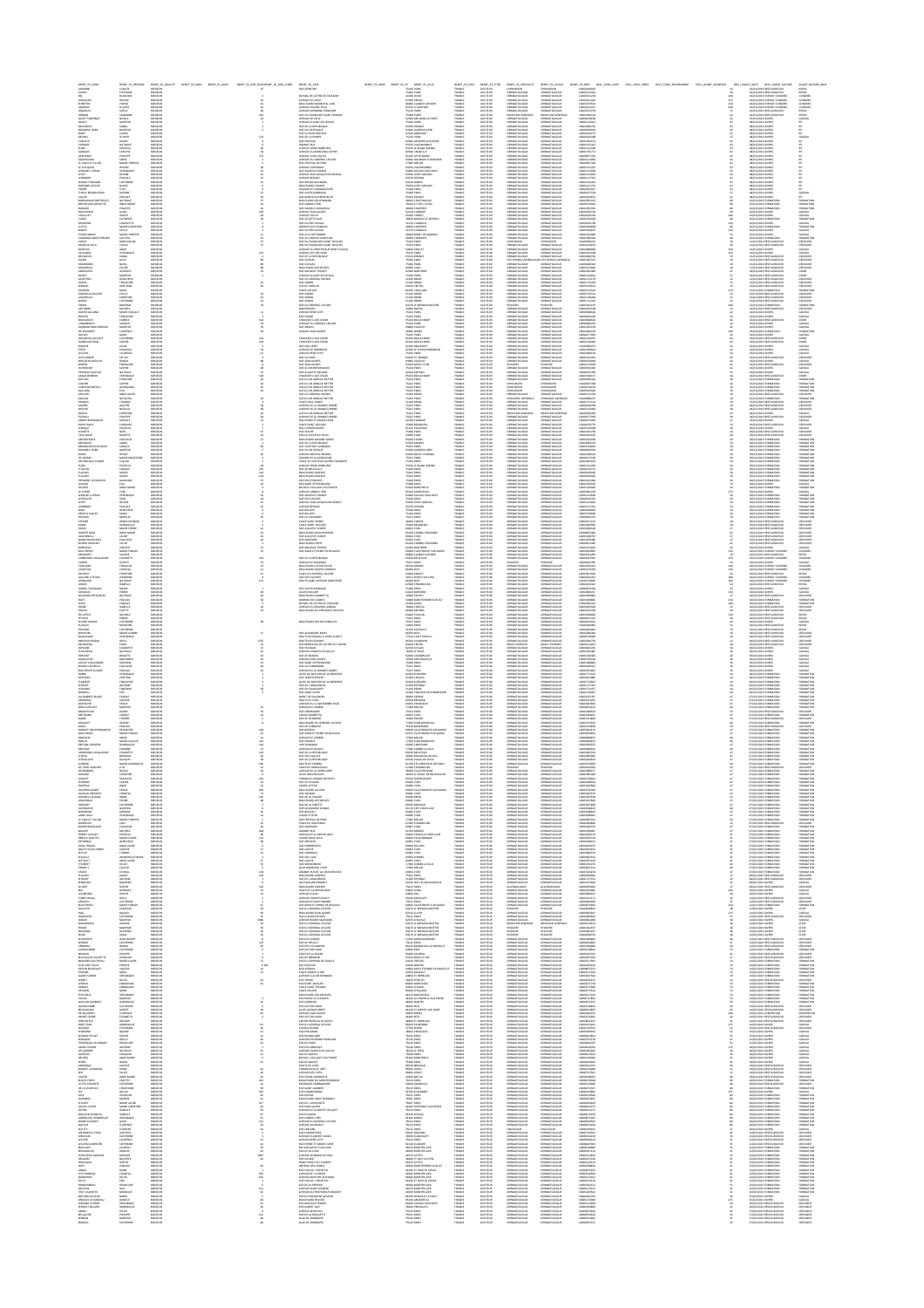|                                                                                                                                                                                                                                                                                                                                                                                                                                                                | VASLEOS                                                                                                         |                                                                                                                                                                                         |                                                                                                                                                                                                                                                                                                                                                                                                                                       | <b>BOLLEVARD MAXIME GOR</b>                                                                                                                                                                                                                                  | 13240 STANS                                                                                                                                                                                                                                                              |                                                                                                              | <b>DEMANDLOGUE</b>                                                                                                                                                                                                                                          | DERMATOLOGIC                                                                                                                                                                                                                                                                                                                                                                                                                                                   |                                                                                                                                                                                        |                                                       | 28/02/2013 FORMATION                                                                                                                                                                                                                                                                                                                                                                                                                      |                                                                                                                                                                                                                                                                                                                                                                                                                                          |
|----------------------------------------------------------------------------------------------------------------------------------------------------------------------------------------------------------------------------------------------------------------------------------------------------------------------------------------------------------------------------------------------------------------------------------------------------------------|-----------------------------------------------------------------------------------------------------------------|-----------------------------------------------------------------------------------------------------------------------------------------------------------------------------------------|---------------------------------------------------------------------------------------------------------------------------------------------------------------------------------------------------------------------------------------------------------------------------------------------------------------------------------------------------------------------------------------------------------------------------------------|--------------------------------------------------------------------------------------------------------------------------------------------------------------------------------------------------------------------------------------------------------------|--------------------------------------------------------------------------------------------------------------------------------------------------------------------------------------------------------------------------------------------------------------------------|--------------------------------------------------------------------------------------------------------------|-------------------------------------------------------------------------------------------------------------------------------------------------------------------------------------------------------------------------------------------------------------|----------------------------------------------------------------------------------------------------------------------------------------------------------------------------------------------------------------------------------------------------------------------------------------------------------------------------------------------------------------------------------------------------------------------------------------------------------------|----------------------------------------------------------------------------------------------------------------------------------------------------------------------------------------|-------------------------------------------------------|-------------------------------------------------------------------------------------------------------------------------------------------------------------------------------------------------------------------------------------------------------------------------------------------------------------------------------------------------------------------------------------------------------------------------------------------|------------------------------------------------------------------------------------------------------------------------------------------------------------------------------------------------------------------------------------------------------------------------------------------------------------------------------------------------------------------------------------------------------------------------------------------|
| ROKOBÍA TAER<br>DEGA<br>DEVICO<br>DOKODMAT<br>DOKODMAT                                                                                                                                                                                                                                                                                                                                                                                                         |                                                                                                                 | MEDECH<br>MEDECH<br>MEDECH<br>MEDECH<br>MEDECH<br>MEDECH<br>MEDECH<br>MEDECH<br>MEDECH<br>MEDECH<br>MEDECH<br>MEDECH<br>MEDECH<br>MEDECH                                                |                                                                                                                                                                                                                                                                                                                                                                                                                                       | ROLLEVARIA MANIMA (GREGIA)<br>ROLLEVARIA MANIMA (GREGIA)<br>ROLLEVARIA MANIMA (GREGIA)<br>ROLLEVARIA (GREGIA)<br>PARCI DE L'IRIS<br>ROLLEVARIA (GREGIA)<br>ROLLEVARIA (GREGIA)<br>ROLLEVARIA (GREGIA)<br>PARCI DES DEPORTE<br>ROLLEVARIA (GREGIA)<br>ROLLEVA | 9 3240 STANS<br>1920 AUSBIN<br>1951 - PARS<br>1951 - PARS<br>19420 COURRAYES<br>19420 COURRAYES<br>19420 - PARS<br>19420 - PARTISLUS<br>19520 - PARTISLUS<br>6000 Gruppis<br>6000 Gruppis<br>19520 - PARTISLUS<br>6000 PARTISLUS<br>19500 - PARTISLUS<br>19500 - PARTISL |                                                                                                              | DEMATOLOGUE<br>DEMATOLOGUE<br>DEMATOLOGUE<br>DEMATOLOGUE<br>DEMATOLOGUE                                                                                                                                                                                     | piawatopis<br>Simultopis<br>Simultopis<br>Simultopis<br>Simultopis<br>Simultopis<br>Simultopis<br>Simultopis<br>Simultopis<br>Simultopis<br>Simultopis<br>Simultopis<br>Simultopis<br>Simultopis<br>Simultopis<br>Simultopis<br>Simultopis<br>Simultopis<br>Simultopis<br>Simultopis<br>Si                                                                                                                                                                     | 10000496934<br>10001390557<br>10000378790<br>10000156176                                                                                                                               |                                                       | AR/02/2013 RISTAURATION<br>28/02/2013 ROBMATION<br>28/02/2013 FORMATION<br>28/02/2013 FORMATION<br>28/02/2013 FORMATION                                                                                                                                                                                                                                                                                                                   | STERMEN MARINE RESERVATION AND RESERVATION AND RESERVATION OF THE RESERVATION OF THE RESERVATION OF THE RESERVATION OF THE RESERVATION OF THE RESERVATION OF THE RESERVATION OF THE RESERVATION OF THE RESERVATION OF THE RESE                                                                                                                                                                                                           |
|                                                                                                                                                                                                                                                                                                                                                                                                                                                                |                                                                                                                 |                                                                                                                                                                                         |                                                                                                                                                                                                                                                                                                                                                                                                                                       |                                                                                                                                                                                                                                                              |                                                                                                                                                                                                                                                                          |                                                                                                              |                                                                                                                                                                                                                                                             |                                                                                                                                                                                                                                                                                                                                                                                                                                                                |                                                                                                                                                                                        |                                                       |                                                                                                                                                                                                                                                                                                                                                                                                                                           |                                                                                                                                                                                                                                                                                                                                                                                                                                          |
| <b>ISTERMANN</b><br>HEUDES<br>HEUDES<br>BEALUEU<br>BERTHER BOAC<br>BERTHER BOAC                                                                                                                                                                                                                                                                                                                                                                                |                                                                                                                 |                                                                                                                                                                                         |                                                                                                                                                                                                                                                                                                                                                                                                                                       |                                                                                                                                                                                                                                                              |                                                                                                                                                                                                                                                                          |                                                                                                              |                                                                                                                                                                                                                                                             |                                                                                                                                                                                                                                                                                                                                                                                                                                                                | 10002997234<br>10001130054<br>10001364778<br>1000334559                                                                                                                                |                                                       | ZR/UZ/ZOS FORMATION<br>28/02/2053 FORMATION<br>28/02/2053 FORMATION<br>28/02/2053 FORMATION<br>05/03/2053 RSSTAURATION<br>05/03/2053 RSSTAURATION                                                                                                                                                                                                                                                                                         |                                                                                                                                                                                                                                                                                                                                                                                                                                          |
|                                                                                                                                                                                                                                                                                                                                                                                                                                                                |                                                                                                                 |                                                                                                                                                                                         |                                                                                                                                                                                                                                                                                                                                                                                                                                       |                                                                                                                                                                                                                                                              |                                                                                                                                                                                                                                                                          |                                                                                                              | <b><i>COMMITIONALE</i></b><br><b>COMMITIONALE</b><br>COMMITIONALE<br>COMMITIONALE<br>COMMITIONALE<br>COMMITIONALE<br>COMMITIONALE<br>COMMITION<br>COMMITIONALE<br>COMMITIONALE<br>COMMITIONALE<br>COMMITIONALE                                              |                                                                                                                                                                                                                                                                                                                                                                                                                                                                | 10100213621                                                                                                                                                                            | Kawaan kawa                                           |                                                                                                                                                                                                                                                                                                                                                                                                                                           |                                                                                                                                                                                                                                                                                                                                                                                                                                          |
| BERTHER BOACHO<br>DURADHER<br>FORTER<br>FORTER<br>LE CAM LE TULLER<br>MOURI<br>MOURI<br>ROMAN<br>ROMAN<br>ROMAN<br>ROMAN                                                                                                                                                                                                                                                                                                                                       |                                                                                                                 |                                                                                                                                                                                         |                                                                                                                                                                                                                                                                                                                                                                                                                                       |                                                                                                                                                                                                                                                              |                                                                                                                                                                                                                                                                          |                                                                                                              |                                                                                                                                                                                                                                                             |                                                                                                                                                                                                                                                                                                                                                                                                                                                                | 10005175715<br>10000276500                                                                                                                                                             |                                                       | <b>CONTROL MEMBERS</b><br>CONTROL FORMATION<br>CONTROL RESTAURATION                                                                                                                                                                                                                                                                                                                                                                       |                                                                                                                                                                                                                                                                                                                                                                                                                                          |
|                                                                                                                                                                                                                                                                                                                                                                                                                                                                |                                                                                                                 |                                                                                                                                                                                         | $\frac{45}{2}$                                                                                                                                                                                                                                                                                                                                                                                                                        | KUL WILTHOWN<br>KNÜNUĞ JËAN LÖÖN LAPORTE<br>KUE FRETËALI DE PËNY<br>BS AVENUE DU GENERAL LECLERO                                                                                                                                                             | TAININ 0000                                                                                                                                                                                                                                                              |                                                                                                              | DERMATOLOGUE                                                                                                                                                                                                                                                |                                                                                                                                                                                                                                                                                                                                                                                                                                                                | 10003854113                                                                                                                                                                            |                                                       | 01/03/2013 RESTAURATION<br>01/03/2013 FORMATION                                                                                                                                                                                                                                                                                                                                                                                           |                                                                                                                                                                                                                                                                                                                                                                                                                                          |
|                                                                                                                                                                                                                                                                                                                                                                                                                                                                |                                                                                                                 |                                                                                                                                                                                         | 38                                                                                                                                                                                                                                                                                                                                                                                                                                    | SQ DES RESIDENCES DU PORT                                                                                                                                                                                                                                    | 77000 MELLIN<br>14120 NOGENT SLIK MARKE<br>168900 STTROPEZ<br>75116 PARS<br>77140 NEMOLIKS                                                                                                                                                                               |                                                                                                              | DERMATOLOGUE<br>DERMATOLOGUE<br>DERMATOLOGUE<br>DERMATOLOGUE                                                                                                                                                                                                | DERMATOLOGIE<br>DERMATOLOGIE<br>DERMATOLOGIE<br>DERMATOLOGIE                                                                                                                                                                                                                                                                                                                                                                                                   | 10003722674<br>10004406244<br>10003380259                                                                                                                                              |                                                       | 01/02/2013 PORMATION<br>01/02/2013 RESTAURATION<br>01/02/2013 RESTAURATION                                                                                                                                                                                                                                                                                                                                                                |                                                                                                                                                                                                                                                                                                                                                                                                                                          |
| SEBADUN<br>SERCIO                                                                                                                                                                                                                                                                                                                                                                                                                                              |                                                                                                                 |                                                                                                                                                                                         | $\frac{60}{11}$                                                                                                                                                                                                                                                                                                                                                                                                                       |                                                                                                                                                                                                                                                              |                                                                                                                                                                                                                                                                          |                                                                                                              |                                                                                                                                                                                                                                                             |                                                                                                                                                                                                                                                                                                                                                                                                                                                                | 10003765278                                                                                                                                                                            |                                                       | 05/03/2013 RESTAURATION                                                                                                                                                                                                                                                                                                                                                                                                                   |                                                                                                                                                                                                                                                                                                                                                                                                                                          |
|                                                                                                                                                                                                                                                                                                                                                                                                                                                                |                                                                                                                 |                                                                                                                                                                                         | $\begin{matrix} 111\\ 125\\ 23\\ 23\\ 12 \end{matrix}$                                                                                                                                                                                                                                                                                                                                                                                |                                                                                                                                                                                                                                                              |                                                                                                                                                                                                                                                                          |                                                                                                              |                                                                                                                                                                                                                                                             |                                                                                                                                                                                                                                                                                                                                                                                                                                                                | $\begin{array}{r} 10000211473 \\ 10000211473 \\ 10000028851 \\ 10000028851 \\ 100000089934 \\ \end{array}$                                                                             | $\begin{array}{r} 27 \\ 1500 \\ 20 \\ 31 \end{array}$ | <b>DURINGER FORMATION<br/>0.01/2013 PRIX<br/>0.01/2013 PRIX<br/>0.01/2013 RESIMURATION<br/>0.01/2013 RESIMURATION</b><br>0.01/2013 RESIMURATION                                                                                                                                                                                                                                                                                           |                                                                                                                                                                                                                                                                                                                                                                                                                                          |
|                                                                                                                                                                                                                                                                                                                                                                                                                                                                |                                                                                                                 |                                                                                                                                                                                         |                                                                                                                                                                                                                                                                                                                                                                                                                                       |                                                                                                                                                                                                                                                              |                                                                                                                                                                                                                                                                          |                                                                                                              |                                                                                                                                                                                                                                                             |                                                                                                                                                                                                                                                                                                                                                                                                                                                                |                                                                                                                                                                                        |                                                       |                                                                                                                                                                                                                                                                                                                                                                                                                                           |                                                                                                                                                                                                                                                                                                                                                                                                                                          |
| SIROD<br>SIROD<br>SIROD MARIDO<br>MARIDO MARIDO MARIDO<br>COMARIDO MARIDO COMARIDO MARIDO<br>COMARIDO MARIDO MARIDO MARIDO MARIDO<br>MARIDO MARIDO MARIDO MARIDO MARIDO<br>ARQUEI TREGERÍ<br>MARIDO MARIDO<br>MARIDO MARIDO MARIDO MARIDO<br>MARIDO MARIDO M                                                                                                                                                                                                   |                                                                                                                 |                                                                                                                                                                                         |                                                                                                                                                                                                                                                                                                                                                                                                                                       |                                                                                                                                                                                                                                                              | 77140 NIMOUS<br>77140 NIMOUS<br>1700 N AOGUS<br>1700 N AOGUS<br>1700 N AOGUS<br>1700 N AOGUS<br>17160 CAMES IA VILE<br>17160 N AOGUS<br>1700 N AOGUS<br>1700 N AOGUS<br>1700 N AOGUS<br>17160 NATAS<br>1810 ORNIKESIN<br>4210 CORMILLIS IN<br>4210 CORMILL               |                                                                                                              | EGRANTOLOGIA<br>EGRANTOLOGIA<br>EGRANTOLOGIA<br>EGRANTOLOGIA<br>EGRANTOLOGIA<br>EGRANTOLOGIA<br>EGRANTOLOGIA<br>EGRANTOLOGIA<br>EGRANTOLOGIA<br>EGRANTOLOGIA<br>EGRANTOLOGIA<br>EGRANTOLOGIA<br>EGRANTOLOGIA<br>EGRANTOLOGIA<br>EGRANTOLOGIA                | $\begin{tabular}{l} \multicolumn{1}{l}{\textbf{GSMMUCGUS}} \\ \multicolumn{1}{l}{\textbf{GSMMUCGUS}} \\ \multicolumn{1}{l}{\textbf{GSMMUCGUS}} \\ \multicolumn{1}{l}{\textbf{GSMMUCGUS}} \\ \multicolumn{1}{l}{\textbf{GSMMUCGUS}} \\ \multicolumn{1}{l}{\textbf{GSMMUCGUS}} \\ \multicolumn{1}{l}{\textbf{GSMMUCGUS}} \\ \multicolumn{1}{l}{\textbf{GSMMUCGUS}} \\ \multicolumn{1}{l}{\textbf{GSMMUCGUS}} \\ \multicolumn{1}{l}{\textbf{GSMMUCGUS}} \\ \mult$ | 10000675339<br>10000460334<br>10000485145                                                                                                                                              | 2282822                                               | DEUTROS RESINUARION<br>04/03/2013 RESINUARION<br>04/03/2013 RESINUARION<br>05/03/2013 RESINUARION<br>05/03/2013 RESINUARION<br>05/03/2013 RESINUARION                                                                                                                                                                                                                                                                                     |                                                                                                                                                                                                                                                                                                                                                                                                                                          |
|                                                                                                                                                                                                                                                                                                                                                                                                                                                                |                                                                                                                 |                                                                                                                                                                                         |                                                                                                                                                                                                                                                                                                                                                                                                                                       |                                                                                                                                                                                                                                                              |                                                                                                                                                                                                                                                                          |                                                                                                              |                                                                                                                                                                                                                                                             |                                                                                                                                                                                                                                                                                                                                                                                                                                                                | 10000681930                                                                                                                                                                            |                                                       |                                                                                                                                                                                                                                                                                                                                                                                                                                           |                                                                                                                                                                                                                                                                                                                                                                                                                                          |
|                                                                                                                                                                                                                                                                                                                                                                                                                                                                |                                                                                                                 |                                                                                                                                                                                         |                                                                                                                                                                                                                                                                                                                                                                                                                                       |                                                                                                                                                                                                                                                              |                                                                                                                                                                                                                                                                          |                                                                                                              |                                                                                                                                                                                                                                                             |                                                                                                                                                                                                                                                                                                                                                                                                                                                                | 10002518826<br>10003969325<br>10002751781                                                                                                                                              |                                                       | DIVIZIOS DIVIRI<br>10/02/2013 RESTAURATION<br>10/02/2013 RESTAURATION<br>10/02/2013 RESTAURATION                                                                                                                                                                                                                                                                                                                                          |                                                                                                                                                                                                                                                                                                                                                                                                                                          |
|                                                                                                                                                                                                                                                                                                                                                                                                                                                                |                                                                                                                 |                                                                                                                                                                                         |                                                                                                                                                                                                                                                                                                                                                                                                                                       |                                                                                                                                                                                                                                                              |                                                                                                                                                                                                                                                                          |                                                                                                              | DERMATOLOGIJE                                                                                                                                                                                                                                               |                                                                                                                                                                                                                                                                                                                                                                                                                                                                | 10003854113<br>10002747177                                                                                                                                                             |                                                       | 10/03/2013 RESTAURATION                                                                                                                                                                                                                                                                                                                                                                                                                   | DEJEUNER<br>DEJEUNER                                                                                                                                                                                                                                                                                                                                                                                                                     |
| DEMONGEOT<br>MASSON<br>SAUSSINE                                                                                                                                                                                                                                                                                                                                                                                                                                |                                                                                                                 |                                                                                                                                                                                         |                                                                                                                                                                                                                                                                                                                                                                                                                                       |                                                                                                                                                                                                                                                              |                                                                                                                                                                                                                                                                          |                                                                                                              |                                                                                                                                                                                                                                                             |                                                                                                                                                                                                                                                                                                                                                                                                                                                                | 10000084442<br>10000166971<br>10100200212                                                                                                                                              |                                                       |                                                                                                                                                                                                                                                                                                                                                                                                                                           |                                                                                                                                                                                                                                                                                                                                                                                                                                          |
|                                                                                                                                                                                                                                                                                                                                                                                                                                                                |                                                                                                                 |                                                                                                                                                                                         |                                                                                                                                                                                                                                                                                                                                                                                                                                       |                                                                                                                                                                                                                                                              |                                                                                                                                                                                                                                                                          |                                                                                                              | DEMATOLOGIE<br>DEMATOLOGIE<br>DEMATOLOGIE<br>DEMATOLOGIE<br>DEMATOLOGIE                                                                                                                                                                                     |                                                                                                                                                                                                                                                                                                                                                                                                                                                                | 10100300366<br>10005158513                                                                                                                                                             |                                                       | FRONTON RESINUARION<br>11/03/2013 RESINUARION<br>11/03/2013 RESINUARION<br>11/03/2013 RESINUARION<br>12/03/2013 RESINUARION                                                                                                                                                                                                                                                                                                               |                                                                                                                                                                                                                                                                                                                                                                                                                                          |
|                                                                                                                                                                                                                                                                                                                                                                                                                                                                |                                                                                                                 |                                                                                                                                                                                         |                                                                                                                                                                                                                                                                                                                                                                                                                                       |                                                                                                                                                                                                                                                              |                                                                                                                                                                                                                                                                          |                                                                                                              |                                                                                                                                                                                                                                                             |                                                                                                                                                                                                                                                                                                                                                                                                                                                                |                                                                                                                                                                                        |                                                       |                                                                                                                                                                                                                                                                                                                                                                                                                                           |                                                                                                                                                                                                                                                                                                                                                                                                                                          |
| $\begin{array}{l} \textbf{SODRING} \\ \textbf{SODRING} \\ \textbf{SODRING} \\ \textbf{SODRING} \\ \textbf{SODRING} \\ \textbf{SODRING} \\ \textbf{SODRING} \\ \textbf{SODRING} \\ \textbf{SODRING} \\ \textbf{SODR OG} \\ \textbf{SODR OG} \\ \textbf{SODR OG} \\ \textbf{SODRING} \\ \textbf{SODRING} \\ \textbf{SODRING} \\ \textbf{SODRING} \\ \textbf{SODRING} \\ \textbf{SODRING} \\ \textbf{SODRING} \\ \textbf{SODRING} \\ \textbf{SODRING} \\ \textbf$ |                                                                                                                 |                                                                                                                                                                                         |                                                                                                                                                                                                                                                                                                                                                                                                                                       |                                                                                                                                                                                                                                                              |                                                                                                                                                                                                                                                                          |                                                                                                              |                                                                                                                                                                                                                                                             |                                                                                                                                                                                                                                                                                                                                                                                                                                                                | 10000600581<br>10000583015<br>1000346016<br>10003163129<br>100035315                                                                                                                   | 捕鱼猫 计非计算符 经界外公司                                       | $\begin{array}{l} 12007626185780480708 \\ 130476141638044808 \\ 1404762416380480708 \\ 1504761416380480208 \\ 150476141638048008 \\ 1504761216380480708 \\ 15047621816380480708 \\ 15047621816380480708 \\ 1504762116380480708 \\ 1504762116380480708 \\ 1$                                                                                                                                                                               |                                                                                                                                                                                                                                                                                                                                                                                                                                          |
|                                                                                                                                                                                                                                                                                                                                                                                                                                                                |                                                                                                                 |                                                                                                                                                                                         |                                                                                                                                                                                                                                                                                                                                                                                                                                       |                                                                                                                                                                                                                                                              |                                                                                                                                                                                                                                                                          |                                                                                                              |                                                                                                                                                                                                                                                             |                                                                                                                                                                                                                                                                                                                                                                                                                                                                |                                                                                                                                                                                        |                                                       |                                                                                                                                                                                                                                                                                                                                                                                                                                           |                                                                                                                                                                                                                                                                                                                                                                                                                                          |
|                                                                                                                                                                                                                                                                                                                                                                                                                                                                |                                                                                                                 |                                                                                                                                                                                         |                                                                                                                                                                                                                                                                                                                                                                                                                                       |                                                                                                                                                                                                                                                              |                                                                                                                                                                                                                                                                          |                                                                                                              |                                                                                                                                                                                                                                                             |                                                                                                                                                                                                                                                                                                                                                                                                                                                                | 10100055705<br>10000316581<br>10003165881<br>10000782886<br>10000782888                                                                                                                |                                                       |                                                                                                                                                                                                                                                                                                                                                                                                                                           |                                                                                                                                                                                                                                                                                                                                                                                                                                          |
|                                                                                                                                                                                                                                                                                                                                                                                                                                                                |                                                                                                                 |                                                                                                                                                                                         |                                                                                                                                                                                                                                                                                                                                                                                                                                       |                                                                                                                                                                                                                                                              |                                                                                                                                                                                                                                                                          |                                                                                                              |                                                                                                                                                                                                                                                             |                                                                                                                                                                                                                                                                                                                                                                                                                                                                | 1000280892<br>10003300000<br>10002870144                                                                                                                                               |                                                       |                                                                                                                                                                                                                                                                                                                                                                                                                                           |                                                                                                                                                                                                                                                                                                                                                                                                                                          |
|                                                                                                                                                                                                                                                                                                                                                                                                                                                                |                                                                                                                 |                                                                                                                                                                                         | $\begin{smallmatrix}&&1\\&&1\\1&1&1&1&1\\1&2&1&1&1\\1&3&1&1&1\end{smallmatrix}$                                                                                                                                                                                                                                                                                                                                                       |                                                                                                                                                                                                                                                              |                                                                                                                                                                                                                                                                          |                                                                                                              |                                                                                                                                                                                                                                                             |                                                                                                                                                                                                                                                                                                                                                                                                                                                                | 10001717767                                                                                                                                                                            |                                                       |                                                                                                                                                                                                                                                                                                                                                                                                                                           |                                                                                                                                                                                                                                                                                                                                                                                                                                          |
|                                                                                                                                                                                                                                                                                                                                                                                                                                                                |                                                                                                                 |                                                                                                                                                                                         |                                                                                                                                                                                                                                                                                                                                                                                                                                       |                                                                                                                                                                                                                                                              |                                                                                                                                                                                                                                                                          |                                                                                                              |                                                                                                                                                                                                                                                             |                                                                                                                                                                                                                                                                                                                                                                                                                                                                |                                                                                                                                                                                        |                                                       |                                                                                                                                                                                                                                                                                                                                                                                                                                           |                                                                                                                                                                                                                                                                                                                                                                                                                                          |
|                                                                                                                                                                                                                                                                                                                                                                                                                                                                |                                                                                                                 |                                                                                                                                                                                         |                                                                                                                                                                                                                                                                                                                                                                                                                                       |                                                                                                                                                                                                                                                              |                                                                                                                                                                                                                                                                          |                                                                                                              |                                                                                                                                                                                                                                                             |                                                                                                                                                                                                                                                                                                                                                                                                                                                                | 10003317600<br>10003855277<br>10002856972<br>10002982541                                                                                                                               |                                                       |                                                                                                                                                                                                                                                                                                                                                                                                                                           |                                                                                                                                                                                                                                                                                                                                                                                                                                          |
|                                                                                                                                                                                                                                                                                                                                                                                                                                                                |                                                                                                                 |                                                                                                                                                                                         |                                                                                                                                                                                                                                                                                                                                                                                                                                       |                                                                                                                                                                                                                                                              |                                                                                                                                                                                                                                                                          |                                                                                                              |                                                                                                                                                                                                                                                             |                                                                                                                                                                                                                                                                                                                                                                                                                                                                |                                                                                                                                                                                        | 92223232323333333                                     |                                                                                                                                                                                                                                                                                                                                                                                                                                           |                                                                                                                                                                                                                                                                                                                                                                                                                                          |
|                                                                                                                                                                                                                                                                                                                                                                                                                                                                |                                                                                                                 |                                                                                                                                                                                         |                                                                                                                                                                                                                                                                                                                                                                                                                                       |                                                                                                                                                                                                                                                              |                                                                                                                                                                                                                                                                          |                                                                                                              |                                                                                                                                                                                                                                                             |                                                                                                                                                                                                                                                                                                                                                                                                                                                                |                                                                                                                                                                                        |                                                       |                                                                                                                                                                                                                                                                                                                                                                                                                                           |                                                                                                                                                                                                                                                                                                                                                                                                                                          |
|                                                                                                                                                                                                                                                                                                                                                                                                                                                                |                                                                                                                 |                                                                                                                                                                                         |                                                                                                                                                                                                                                                                                                                                                                                                                                       |                                                                                                                                                                                                                                                              |                                                                                                                                                                                                                                                                          |                                                                                                              |                                                                                                                                                                                                                                                             |                                                                                                                                                                                                                                                                                                                                                                                                                                                                |                                                                                                                                                                                        |                                                       |                                                                                                                                                                                                                                                                                                                                                                                                                                           |                                                                                                                                                                                                                                                                                                                                                                                                                                          |
|                                                                                                                                                                                                                                                                                                                                                                                                                                                                |                                                                                                                 |                                                                                                                                                                                         |                                                                                                                                                                                                                                                                                                                                                                                                                                       |                                                                                                                                                                                                                                                              |                                                                                                                                                                                                                                                                          |                                                                                                              |                                                                                                                                                                                                                                                             |                                                                                                                                                                                                                                                                                                                                                                                                                                                                | 10003652151<br>1000365234<br>10001565236<br>1000265266<br>10002653625<br>1000265134<br>10002765337<br>1000276536<br>1000276566<br>1000276566<br>1000276566<br>1000276566<br>1000276566 |                                                       |                                                                                                                                                                                                                                                                                                                                                                                                                                           |                                                                                                                                                                                                                                                                                                                                                                                                                                          |
|                                                                                                                                                                                                                                                                                                                                                                                                                                                                |                                                                                                                 |                                                                                                                                                                                         |                                                                                                                                                                                                                                                                                                                                                                                                                                       |                                                                                                                                                                                                                                                              |                                                                                                                                                                                                                                                                          |                                                                                                              |                                                                                                                                                                                                                                                             |                                                                                                                                                                                                                                                                                                                                                                                                                                                                |                                                                                                                                                                                        |                                                       |                                                                                                                                                                                                                                                                                                                                                                                                                                           |                                                                                                                                                                                                                                                                                                                                                                                                                                          |
| GLICT TABERNAT<br>HAMDOU BENNAT<br>MOHR<br>AURIN                                                                                                                                                                                                                                                                                                                                                                                                               |                                                                                                                 |                                                                                                                                                                                         |                                                                                                                                                                                                                                                                                                                                                                                                                                       |                                                                                                                                                                                                                                                              |                                                                                                                                                                                                                                                                          |                                                                                                              |                                                                                                                                                                                                                                                             |                                                                                                                                                                                                                                                                                                                                                                                                                                                                |                                                                                                                                                                                        |                                                       |                                                                                                                                                                                                                                                                                                                                                                                                                                           |                                                                                                                                                                                                                                                                                                                                                                                                                                          |
|                                                                                                                                                                                                                                                                                                                                                                                                                                                                |                                                                                                                 |                                                                                                                                                                                         |                                                                                                                                                                                                                                                                                                                                                                                                                                       |                                                                                                                                                                                                                                                              |                                                                                                                                                                                                                                                                          |                                                                                                              |                                                                                                                                                                                                                                                             |                                                                                                                                                                                                                                                                                                                                                                                                                                                                | 10001125839                                                                                                                                                                            |                                                       |                                                                                                                                                                                                                                                                                                                                                                                                                                           |                                                                                                                                                                                                                                                                                                                                                                                                                                          |
|                                                                                                                                                                                                                                                                                                                                                                                                                                                                |                                                                                                                 |                                                                                                                                                                                         |                                                                                                                                                                                                                                                                                                                                                                                                                                       |                                                                                                                                                                                                                                                              |                                                                                                                                                                                                                                                                          |                                                                                                              |                                                                                                                                                                                                                                                             |                                                                                                                                                                                                                                                                                                                                                                                                                                                                | 10002518931<br>1000251993<br>10001584778<br>10001564676<br>10001519734                                                                                                                 |                                                       |                                                                                                                                                                                                                                                                                                                                                                                                                                           |                                                                                                                                                                                                                                                                                                                                                                                                                                          |
|                                                                                                                                                                                                                                                                                                                                                                                                                                                                |                                                                                                                 |                                                                                                                                                                                         | $\begin{array}{c} \mathbf{z} = \mathbf{z} \\ \mathbf{z} = \mathbf{z} \end{array}$                                                                                                                                                                                                                                                                                                                                                     |                                                                                                                                                                                                                                                              |                                                                                                                                                                                                                                                                          |                                                                                                              |                                                                                                                                                                                                                                                             |                                                                                                                                                                                                                                                                                                                                                                                                                                                                |                                                                                                                                                                                        |                                                       |                                                                                                                                                                                                                                                                                                                                                                                                                                           |                                                                                                                                                                                                                                                                                                                                                                                                                                          |
|                                                                                                                                                                                                                                                                                                                                                                                                                                                                |                                                                                                                 |                                                                                                                                                                                         |                                                                                                                                                                                                                                                                                                                                                                                                                                       |                                                                                                                                                                                                                                                              |                                                                                                                                                                                                                                                                          |                                                                                                              |                                                                                                                                                                                                                                                             |                                                                                                                                                                                                                                                                                                                                                                                                                                                                | 10000512156<br>10000512156<br>1000056419<br>10002585629<br>10002582129                                                                                                                 |                                                       |                                                                                                                                                                                                                                                                                                                                                                                                                                           |                                                                                                                                                                                                                                                                                                                                                                                                                                          |
|                                                                                                                                                                                                                                                                                                                                                                                                                                                                |                                                                                                                 |                                                                                                                                                                                         | ែ                                                                                                                                                                                                                                                                                                                                                                                                                                     |                                                                                                                                                                                                                                                              |                                                                                                                                                                                                                                                                          |                                                                                                              |                                                                                                                                                                                                                                                             |                                                                                                                                                                                                                                                                                                                                                                                                                                                                |                                                                                                                                                                                        |                                                       |                                                                                                                                                                                                                                                                                                                                                                                                                                           |                                                                                                                                                                                                                                                                                                                                                                                                                                          |
|                                                                                                                                                                                                                                                                                                                                                                                                                                                                |                                                                                                                 |                                                                                                                                                                                         |                                                                                                                                                                                                                                                                                                                                                                                                                                       |                                                                                                                                                                                                                                                              |                                                                                                                                                                                                                                                                          |                                                                                                              |                                                                                                                                                                                                                                                             |                                                                                                                                                                                                                                                                                                                                                                                                                                                                | 10002682129<br>100026827627<br>10002677122                                                                                                                                             |                                                       |                                                                                                                                                                                                                                                                                                                                                                                                                                           |                                                                                                                                                                                                                                                                                                                                                                                                                                          |
|                                                                                                                                                                                                                                                                                                                                                                                                                                                                |                                                                                                                 |                                                                                                                                                                                         |                                                                                                                                                                                                                                                                                                                                                                                                                                       |                                                                                                                                                                                                                                                              |                                                                                                                                                                                                                                                                          |                                                                                                              |                                                                                                                                                                                                                                                             |                                                                                                                                                                                                                                                                                                                                                                                                                                                                | 10002582426                                                                                                                                                                            |                                                       |                                                                                                                                                                                                                                                                                                                                                                                                                                           |                                                                                                                                                                                                                                                                                                                                                                                                                                          |
|                                                                                                                                                                                                                                                                                                                                                                                                                                                                |                                                                                                                 |                                                                                                                                                                                         |                                                                                                                                                                                                                                                                                                                                                                                                                                       |                                                                                                                                                                                                                                                              |                                                                                                                                                                                                                                                                          |                                                                                                              |                                                                                                                                                                                                                                                             |                                                                                                                                                                                                                                                                                                                                                                                                                                                                | 10000820980<br>10003985627<br>10002684333<br>10002534398<br>10002534398                                                                                                                |                                                       |                                                                                                                                                                                                                                                                                                                                                                                                                                           |                                                                                                                                                                                                                                                                                                                                                                                                                                          |
|                                                                                                                                                                                                                                                                                                                                                                                                                                                                |                                                                                                                 |                                                                                                                                                                                         | $\frac{5}{4}$ in $\frac{1}{4}$                                                                                                                                                                                                                                                                                                                                                                                                        |                                                                                                                                                                                                                                                              |                                                                                                                                                                                                                                                                          |                                                                                                              |                                                                                                                                                                                                                                                             |                                                                                                                                                                                                                                                                                                                                                                                                                                                                |                                                                                                                                                                                        |                                                       |                                                                                                                                                                                                                                                                                                                                                                                                                                           |                                                                                                                                                                                                                                                                                                                                                                                                                                          |
|                                                                                                                                                                                                                                                                                                                                                                                                                                                                |                                                                                                                 |                                                                                                                                                                                         |                                                                                                                                                                                                                                                                                                                                                                                                                                       |                                                                                                                                                                                                                                                              |                                                                                                                                                                                                                                                                          |                                                                                                              |                                                                                                                                                                                                                                                             |                                                                                                                                                                                                                                                                                                                                                                                                                                                                |                                                                                                                                                                                        |                                                       |                                                                                                                                                                                                                                                                                                                                                                                                                                           |                                                                                                                                                                                                                                                                                                                                                                                                                                          |
|                                                                                                                                                                                                                                                                                                                                                                                                                                                                |                                                                                                                 |                                                                                                                                                                                         | $\overline{\mathbf{a}}$                                                                                                                                                                                                                                                                                                                                                                                                               |                                                                                                                                                                                                                                                              |                                                                                                                                                                                                                                                                          |                                                                                                              |                                                                                                                                                                                                                                                             |                                                                                                                                                                                                                                                                                                                                                                                                                                                                | 1000212181<br>10002113751<br>10002187581<br>10002476966<br>1000242569<br>10002126599<br>10002023659<br>10002023758<br>10002523758<br>10002523758                                       |                                                       |                                                                                                                                                                                                                                                                                                                                                                                                                                           |                                                                                                                                                                                                                                                                                                                                                                                                                                          |
|                                                                                                                                                                                                                                                                                                                                                                                                                                                                |                                                                                                                 |                                                                                                                                                                                         |                                                                                                                                                                                                                                                                                                                                                                                                                                       |                                                                                                                                                                                                                                                              |                                                                                                                                                                                                                                                                          |                                                                                                              |                                                                                                                                                                                                                                                             |                                                                                                                                                                                                                                                                                                                                                                                                                                                                |                                                                                                                                                                                        |                                                       |                                                                                                                                                                                                                                                                                                                                                                                                                                           |                                                                                                                                                                                                                                                                                                                                                                                                                                          |
|                                                                                                                                                                                                                                                                                                                                                                                                                                                                |                                                                                                                 |                                                                                                                                                                                         |                                                                                                                                                                                                                                                                                                                                                                                                                                       |                                                                                                                                                                                                                                                              |                                                                                                                                                                                                                                                                          |                                                                                                              |                                                                                                                                                                                                                                                             |                                                                                                                                                                                                                                                                                                                                                                                                                                                                |                                                                                                                                                                                        |                                                       |                                                                                                                                                                                                                                                                                                                                                                                                                                           |                                                                                                                                                                                                                                                                                                                                                                                                                                          |
|                                                                                                                                                                                                                                                                                                                                                                                                                                                                |                                                                                                                 |                                                                                                                                                                                         |                                                                                                                                                                                                                                                                                                                                                                                                                                       |                                                                                                                                                                                                                                                              |                                                                                                                                                                                                                                                                          |                                                                                                              |                                                                                                                                                                                                                                                             |                                                                                                                                                                                                                                                                                                                                                                                                                                                                | 10002681786<br>10100411189<br>10002636789                                                                                                                                              |                                                       |                                                                                                                                                                                                                                                                                                                                                                                                                                           |                                                                                                                                                                                                                                                                                                                                                                                                                                          |
|                                                                                                                                                                                                                                                                                                                                                                                                                                                                |                                                                                                                 |                                                                                                                                                                                         |                                                                                                                                                                                                                                                                                                                                                                                                                                       |                                                                                                                                                                                                                                                              |                                                                                                                                                                                                                                                                          |                                                                                                              |                                                                                                                                                                                                                                                             |                                                                                                                                                                                                                                                                                                                                                                                                                                                                | 10100395654                                                                                                                                                                            |                                                       |                                                                                                                                                                                                                                                                                                                                                                                                                                           |                                                                                                                                                                                                                                                                                                                                                                                                                                          |
|                                                                                                                                                                                                                                                                                                                                                                                                                                                                |                                                                                                                 |                                                                                                                                                                                         |                                                                                                                                                                                                                                                                                                                                                                                                                                       |                                                                                                                                                                                                                                                              |                                                                                                                                                                                                                                                                          |                                                                                                              |                                                                                                                                                                                                                                                             |                                                                                                                                                                                                                                                                                                                                                                                                                                                                | 10002585478<br>10002656161<br>1000268314<br>1000453381                                                                                                                                 |                                                       |                                                                                                                                                                                                                                                                                                                                                                                                                                           |                                                                                                                                                                                                                                                                                                                                                                                                                                          |
|                                                                                                                                                                                                                                                                                                                                                                                                                                                                |                                                                                                                 |                                                                                                                                                                                         | $\frac{58}{18}$                                                                                                                                                                                                                                                                                                                                                                                                                       |                                                                                                                                                                                                                                                              |                                                                                                                                                                                                                                                                          |                                                                                                              |                                                                                                                                                                                                                                                             |                                                                                                                                                                                                                                                                                                                                                                                                                                                                |                                                                                                                                                                                        |                                                       |                                                                                                                                                                                                                                                                                                                                                                                                                                           |                                                                                                                                                                                                                                                                                                                                                                                                                                          |
|                                                                                                                                                                                                                                                                                                                                                                                                                                                                |                                                                                                                 |                                                                                                                                                                                         |                                                                                                                                                                                                                                                                                                                                                                                                                                       |                                                                                                                                                                                                                                                              |                                                                                                                                                                                                                                                                          |                                                                                                              |                                                                                                                                                                                                                                                             |                                                                                                                                                                                                                                                                                                                                                                                                                                                                | 10000470488<br>10000470486<br>10000490481<br>10000490789<br>10000497864                                                                                                                |                                                       | <b>The Communications of the Communications of the Communications of the Communications</b>                                                                                                                                                                                                                                                                                                                                               |                                                                                                                                                                                                                                                                                                                                                                                                                                          |
|                                                                                                                                                                                                                                                                                                                                                                                                                                                                |                                                                                                                 |                                                                                                                                                                                         | $\frac{3}{2}$                                                                                                                                                                                                                                                                                                                                                                                                                         |                                                                                                                                                                                                                                                              |                                                                                                                                                                                                                                                                          |                                                                                                              |                                                                                                                                                                                                                                                             |                                                                                                                                                                                                                                                                                                                                                                                                                                                                |                                                                                                                                                                                        |                                                       |                                                                                                                                                                                                                                                                                                                                                                                                                                           |                                                                                                                                                                                                                                                                                                                                                                                                                                          |
|                                                                                                                                                                                                                                                                                                                                                                                                                                                                |                                                                                                                 |                                                                                                                                                                                         |                                                                                                                                                                                                                                                                                                                                                                                                                                       |                                                                                                                                                                                                                                                              |                                                                                                                                                                                                                                                                          |                                                                                                              |                                                                                                                                                                                                                                                             |                                                                                                                                                                                                                                                                                                                                                                                                                                                                | 1000017866<br>10002527256<br>10002679110<br>10003684014<br>10002576170                                                                                                                 |                                                       |                                                                                                                                                                                                                                                                                                                                                                                                                                           |                                                                                                                                                                                                                                                                                                                                                                                                                                          |
|                                                                                                                                                                                                                                                                                                                                                                                                                                                                |                                                                                                                 |                                                                                                                                                                                         |                                                                                                                                                                                                                                                                                                                                                                                                                                       |                                                                                                                                                                                                                                                              |                                                                                                                                                                                                                                                                          |                                                                                                              |                                                                                                                                                                                                                                                             |                                                                                                                                                                                                                                                                                                                                                                                                                                                                |                                                                                                                                                                                        |                                                       |                                                                                                                                                                                                                                                                                                                                                                                                                                           |                                                                                                                                                                                                                                                                                                                                                                                                                                          |
|                                                                                                                                                                                                                                                                                                                                                                                                                                                                |                                                                                                                 |                                                                                                                                                                                         |                                                                                                                                                                                                                                                                                                                                                                                                                                       |                                                                                                                                                                                                                                                              |                                                                                                                                                                                                                                                                          |                                                                                                              |                                                                                                                                                                                                                                                             |                                                                                                                                                                                                                                                                                                                                                                                                                                                                | 10002576170<br>10002516762<br>10002526332<br>10002676335                                                                                                                               |                                                       |                                                                                                                                                                                                                                                                                                                                                                                                                                           |                                                                                                                                                                                                                                                                                                                                                                                                                                          |
|                                                                                                                                                                                                                                                                                                                                                                                                                                                                |                                                                                                                 |                                                                                                                                                                                         |                                                                                                                                                                                                                                                                                                                                                                                                                                       |                                                                                                                                                                                                                                                              |                                                                                                                                                                                                                                                                          |                                                                                                              |                                                                                                                                                                                                                                                             |                                                                                                                                                                                                                                                                                                                                                                                                                                                                |                                                                                                                                                                                        |                                                       |                                                                                                                                                                                                                                                                                                                                                                                                                                           |                                                                                                                                                                                                                                                                                                                                                                                                                                          |
|                                                                                                                                                                                                                                                                                                                                                                                                                                                                |                                                                                                                 |                                                                                                                                                                                         | $\begin{array}{r@{\hspace{1em}}c@{\hspace{1em}}c@{\hspace{1em}}c@{\hspace{1em}}c@{\hspace{1em}}c@{\hspace{1em}}c@{\hspace{1em}}c@{\hspace{1em}}c@{\hspace{1em}}c@{\hspace{1em}}c@{\hspace{1em}}c@{\hspace{1em}}c@{\hspace{1em}}c@{\hspace{1em}}c@{\hspace{1em}}c@{\hspace{1em}}c@{\hspace{1em}}c@{\hspace{1em}}c@{\hspace{1em}}c@{\hspace{1em}}c@{\hspace{1em}}c@{\hspace{1em}}c@{\hspace{1em}}c@{\hspace{1em$                        |                                                                                                                                                                                                                                                              |                                                                                                                                                                                                                                                                          |                                                                                                              |                                                                                                                                                                                                                                                             |                                                                                                                                                                                                                                                                                                                                                                                                                                                                | 10002517062<br>10003100000<br>10003100000<br>10002582129<br>10002582129                                                                                                                | 88238                                                 | 23/03/2018 PORMATION<br>22/03/2018 RANGHON<br>22/03/2018 RANGHONT<br>22/03/2018 RESTAURATION<br>22/03/2018 RESTAURATION<br>22/03/2018 RESTAURATION                                                                                                                                                                                                                                                                                        |                                                                                                                                                                                                                                                                                                                                                                                                                                          |
|                                                                                                                                                                                                                                                                                                                                                                                                                                                                |                                                                                                                 |                                                                                                                                                                                         |                                                                                                                                                                                                                                                                                                                                                                                                                                       |                                                                                                                                                                                                                                                              |                                                                                                                                                                                                                                                                          |                                                                                                              |                                                                                                                                                                                                                                                             |                                                                                                                                                                                                                                                                                                                                                                                                                                                                |                                                                                                                                                                                        |                                                       |                                                                                                                                                                                                                                                                                                                                                                                                                                           |                                                                                                                                                                                                                                                                                                                                                                                                                                          |
|                                                                                                                                                                                                                                                                                                                                                                                                                                                                |                                                                                                                 |                                                                                                                                                                                         |                                                                                                                                                                                                                                                                                                                                                                                                                                       |                                                                                                                                                                                                                                                              |                                                                                                                                                                                                                                                                          |                                                                                                              |                                                                                                                                                                                                                                                             |                                                                                                                                                                                                                                                                                                                                                                                                                                                                | 10002522851<br>10005152753<br>10006416884<br>10006410493                                                                                                                               |                                                       |                                                                                                                                                                                                                                                                                                                                                                                                                                           |                                                                                                                                                                                                                                                                                                                                                                                                                                          |
|                                                                                                                                                                                                                                                                                                                                                                                                                                                                |                                                                                                                 |                                                                                                                                                                                         |                                                                                                                                                                                                                                                                                                                                                                                                                                       |                                                                                                                                                                                                                                                              |                                                                                                                                                                                                                                                                          |                                                                                                              |                                                                                                                                                                                                                                                             |                                                                                                                                                                                                                                                                                                                                                                                                                                                                |                                                                                                                                                                                        |                                                       |                                                                                                                                                                                                                                                                                                                                                                                                                                           |                                                                                                                                                                                                                                                                                                                                                                                                                                          |
|                                                                                                                                                                                                                                                                                                                                                                                                                                                                |                                                                                                                 |                                                                                                                                                                                         |                                                                                                                                                                                                                                                                                                                                                                                                                                       |                                                                                                                                                                                                                                                              |                                                                                                                                                                                                                                                                          |                                                                                                              |                                                                                                                                                                                                                                                             |                                                                                                                                                                                                                                                                                                                                                                                                                                                                | 10000776851<br>10001959062<br>10001651333<br>10001681185<br>1000197258                                                                                                                 | 3332323233                                            |                                                                                                                                                                                                                                                                                                                                                                                                                                           |                                                                                                                                                                                                                                                                                                                                                                                                                                          |
|                                                                                                                                                                                                                                                                                                                                                                                                                                                                |                                                                                                                 |                                                                                                                                                                                         |                                                                                                                                                                                                                                                                                                                                                                                                                                       |                                                                                                                                                                                                                                                              |                                                                                                                                                                                                                                                                          |                                                                                                              |                                                                                                                                                                                                                                                             |                                                                                                                                                                                                                                                                                                                                                                                                                                                                |                                                                                                                                                                                        |                                                       |                                                                                                                                                                                                                                                                                                                                                                                                                                           |                                                                                                                                                                                                                                                                                                                                                                                                                                          |
|                                                                                                                                                                                                                                                                                                                                                                                                                                                                |                                                                                                                 |                                                                                                                                                                                         |                                                                                                                                                                                                                                                                                                                                                                                                                                       |                                                                                                                                                                                                                                                              |                                                                                                                                                                                                                                                                          |                                                                                                              |                                                                                                                                                                                                                                                             |                                                                                                                                                                                                                                                                                                                                                                                                                                                                | 10002924917<br>10002924917<br>100011086197<br>10000864269<br>10002924917                                                                                                               |                                                       |                                                                                                                                                                                                                                                                                                                                                                                                                                           |                                                                                                                                                                                                                                                                                                                                                                                                                                          |
|                                                                                                                                                                                                                                                                                                                                                                                                                                                                |                                                                                                                 |                                                                                                                                                                                         | $\begin{array}{r} 2.015 \\ 3 \\ 32 \\ 32 \\ 32 \\ 48 \\ 6 \\ \end{array}$                                                                                                                                                                                                                                                                                                                                                             |                                                                                                                                                                                                                                                              |                                                                                                                                                                                                                                                                          |                                                                                                              |                                                                                                                                                                                                                                                             |                                                                                                                                                                                                                                                                                                                                                                                                                                                                |                                                                                                                                                                                        |                                                       |                                                                                                                                                                                                                                                                                                                                                                                                                                           |                                                                                                                                                                                                                                                                                                                                                                                                                                          |
|                                                                                                                                                                                                                                                                                                                                                                                                                                                                |                                                                                                                 |                                                                                                                                                                                         |                                                                                                                                                                                                                                                                                                                                                                                                                                       |                                                                                                                                                                                                                                                              |                                                                                                                                                                                                                                                                          |                                                                                                              |                                                                                                                                                                                                                                                             |                                                                                                                                                                                                                                                                                                                                                                                                                                                                |                                                                                                                                                                                        |                                                       |                                                                                                                                                                                                                                                                                                                                                                                                                                           |                                                                                                                                                                                                                                                                                                                                                                                                                                          |
|                                                                                                                                                                                                                                                                                                                                                                                                                                                                |                                                                                                                 |                                                                                                                                                                                         |                                                                                                                                                                                                                                                                                                                                                                                                                                       |                                                                                                                                                                                                                                                              |                                                                                                                                                                                                                                                                          |                                                                                                              |                                                                                                                                                                                                                                                             |                                                                                                                                                                                                                                                                                                                                                                                                                                                                | 10000976786<br>10000976786<br>10000972380<br>10000442128                                                                                                                               |                                                       |                                                                                                                                                                                                                                                                                                                                                                                                                                           |                                                                                                                                                                                                                                                                                                                                                                                                                                          |
|                                                                                                                                                                                                                                                                                                                                                                                                                                                                |                                                                                                                 |                                                                                                                                                                                         |                                                                                                                                                                                                                                                                                                                                                                                                                                       |                                                                                                                                                                                                                                                              |                                                                                                                                                                                                                                                                          |                                                                                                              |                                                                                                                                                                                                                                                             |                                                                                                                                                                                                                                                                                                                                                                                                                                                                |                                                                                                                                                                                        |                                                       |                                                                                                                                                                                                                                                                                                                                                                                                                                           |                                                                                                                                                                                                                                                                                                                                                                                                                                          |
|                                                                                                                                                                                                                                                                                                                                                                                                                                                                |                                                                                                                 |                                                                                                                                                                                         |                                                                                                                                                                                                                                                                                                                                                                                                                                       |                                                                                                                                                                                                                                                              |                                                                                                                                                                                                                                                                          |                                                                                                              |                                                                                                                                                                                                                                                             |                                                                                                                                                                                                                                                                                                                                                                                                                                                                |                                                                                                                                                                                        |                                                       |                                                                                                                                                                                                                                                                                                                                                                                                                                           |                                                                                                                                                                                                                                                                                                                                                                                                                                          |
|                                                                                                                                                                                                                                                                                                                                                                                                                                                                |                                                                                                                 |                                                                                                                                                                                         | $\begin{array}{cccccc} 42 & 11 & 16 & 18 \\ 3 & 1 & 5 & 2 & 18 \\ 3 & 2 & 3 & 3 & 18 \\ \end{array} .$                                                                                                                                                                                                                                                                                                                                |                                                                                                                                                                                                                                                              |                                                                                                                                                                                                                                                                          |                                                                                                              |                                                                                                                                                                                                                                                             |                                                                                                                                                                                                                                                                                                                                                                                                                                                                |                                                                                                                                                                                        |                                                       |                                                                                                                                                                                                                                                                                                                                                                                                                                           |                                                                                                                                                                                                                                                                                                                                                                                                                                          |
|                                                                                                                                                                                                                                                                                                                                                                                                                                                                |                                                                                                                 |                                                                                                                                                                                         |                                                                                                                                                                                                                                                                                                                                                                                                                                       |                                                                                                                                                                                                                                                              |                                                                                                                                                                                                                                                                          |                                                                                                              |                                                                                                                                                                                                                                                             |                                                                                                                                                                                                                                                                                                                                                                                                                                                                |                                                                                                                                                                                        |                                                       |                                                                                                                                                                                                                                                                                                                                                                                                                                           |                                                                                                                                                                                                                                                                                                                                                                                                                                          |
|                                                                                                                                                                                                                                                                                                                                                                                                                                                                |                                                                                                                 |                                                                                                                                                                                         |                                                                                                                                                                                                                                                                                                                                                                                                                                       |                                                                                                                                                                                                                                                              |                                                                                                                                                                                                                                                                          |                                                                                                              |                                                                                                                                                                                                                                                             |                                                                                                                                                                                                                                                                                                                                                                                                                                                                |                                                                                                                                                                                        |                                                       |                                                                                                                                                                                                                                                                                                                                                                                                                                           |                                                                                                                                                                                                                                                                                                                                                                                                                                          |
|                                                                                                                                                                                                                                                                                                                                                                                                                                                                |                                                                                                                 |                                                                                                                                                                                         |                                                                                                                                                                                                                                                                                                                                                                                                                                       |                                                                                                                                                                                                                                                              |                                                                                                                                                                                                                                                                          |                                                                                                              |                                                                                                                                                                                                                                                             |                                                                                                                                                                                                                                                                                                                                                                                                                                                                |                                                                                                                                                                                        |                                                       |                                                                                                                                                                                                                                                                                                                                                                                                                                           |                                                                                                                                                                                                                                                                                                                                                                                                                                          |
|                                                                                                                                                                                                                                                                                                                                                                                                                                                                |                                                                                                                 |                                                                                                                                                                                         |                                                                                                                                                                                                                                                                                                                                                                                                                                       |                                                                                                                                                                                                                                                              |                                                                                                                                                                                                                                                                          |                                                                                                              |                                                                                                                                                                                                                                                             |                                                                                                                                                                                                                                                                                                                                                                                                                                                                |                                                                                                                                                                                        |                                                       |                                                                                                                                                                                                                                                                                                                                                                                                                                           |                                                                                                                                                                                                                                                                                                                                                                                                                                          |
|                                                                                                                                                                                                                                                                                                                                                                                                                                                                |                                                                                                                 |                                                                                                                                                                                         |                                                                                                                                                                                                                                                                                                                                                                                                                                       |                                                                                                                                                                                                                                                              |                                                                                                                                                                                                                                                                          |                                                                                                              |                                                                                                                                                                                                                                                             |                                                                                                                                                                                                                                                                                                                                                                                                                                                                |                                                                                                                                                                                        |                                                       |                                                                                                                                                                                                                                                                                                                                                                                                                                           |                                                                                                                                                                                                                                                                                                                                                                                                                                          |
|                                                                                                                                                                                                                                                                                                                                                                                                                                                                |                                                                                                                 |                                                                                                                                                                                         | 20022020                                                                                                                                                                                                                                                                                                                                                                                                                              |                                                                                                                                                                                                                                                              |                                                                                                                                                                                                                                                                          |                                                                                                              |                                                                                                                                                                                                                                                             |                                                                                                                                                                                                                                                                                                                                                                                                                                                                |                                                                                                                                                                                        |                                                       |                                                                                                                                                                                                                                                                                                                                                                                                                                           |                                                                                                                                                                                                                                                                                                                                                                                                                                          |
|                                                                                                                                                                                                                                                                                                                                                                                                                                                                |                                                                                                                 |                                                                                                                                                                                         |                                                                                                                                                                                                                                                                                                                                                                                                                                       |                                                                                                                                                                                                                                                              |                                                                                                                                                                                                                                                                          |                                                                                                              |                                                                                                                                                                                                                                                             |                                                                                                                                                                                                                                                                                                                                                                                                                                                                |                                                                                                                                                                                        |                                                       | $\begin{array}{l} \textbf{J}(\textbf{N} \textbf{N}) = \textbf{J}(\textbf{N} \textbf{N}) \\ \textbf{J}(\textbf{N} \textbf{N}) = \textbf{J}(\textbf{N} \textbf{N}) \\ \textbf{J}(\textbf{N} \textbf{N}) = \textbf{J}(\textbf{N} \textbf{N}) \\ \textbf{J}(\textbf{N} \textbf{N}) = \textbf{J}(\textbf{N} \textbf{N} \textbf{N}) \\ \textbf{J}(\textbf{N} \textbf{N}) = \textbf{J}(\textbf{N} \textbf{N} \textbf{N}) = \textbf{J}(\textbf{N$ |                                                                                                                                                                                                                                                                                                                                                                                                                                          |
|                                                                                                                                                                                                                                                                                                                                                                                                                                                                |                                                                                                                 |                                                                                                                                                                                         | $\ddot{u}$                                                                                                                                                                                                                                                                                                                                                                                                                            |                                                                                                                                                                                                                                                              |                                                                                                                                                                                                                                                                          |                                                                                                              |                                                                                                                                                                                                                                                             |                                                                                                                                                                                                                                                                                                                                                                                                                                                                |                                                                                                                                                                                        |                                                       |                                                                                                                                                                                                                                                                                                                                                                                                                                           |                                                                                                                                                                                                                                                                                                                                                                                                                                          |
|                                                                                                                                                                                                                                                                                                                                                                                                                                                                |                                                                                                                 |                                                                                                                                                                                         |                                                                                                                                                                                                                                                                                                                                                                                                                                       |                                                                                                                                                                                                                                                              |                                                                                                                                                                                                                                                                          |                                                                                                              |                                                                                                                                                                                                                                                             |                                                                                                                                                                                                                                                                                                                                                                                                                                                                |                                                                                                                                                                                        |                                                       |                                                                                                                                                                                                                                                                                                                                                                                                                                           |                                                                                                                                                                                                                                                                                                                                                                                                                                          |
|                                                                                                                                                                                                                                                                                                                                                                                                                                                                |                                                                                                                 |                                                                                                                                                                                         |                                                                                                                                                                                                                                                                                                                                                                                                                                       |                                                                                                                                                                                                                                                              |                                                                                                                                                                                                                                                                          |                                                                                                              |                                                                                                                                                                                                                                                             |                                                                                                                                                                                                                                                                                                                                                                                                                                                                |                                                                                                                                                                                        |                                                       |                                                                                                                                                                                                                                                                                                                                                                                                                                           |                                                                                                                                                                                                                                                                                                                                                                                                                                          |
|                                                                                                                                                                                                                                                                                                                                                                                                                                                                |                                                                                                                 |                                                                                                                                                                                         | $\frac{4}{16}$                                                                                                                                                                                                                                                                                                                                                                                                                        |                                                                                                                                                                                                                                                              |                                                                                                                                                                                                                                                                          |                                                                                                              |                                                                                                                                                                                                                                                             |                                                                                                                                                                                                                                                                                                                                                                                                                                                                |                                                                                                                                                                                        | 化马加 使自 马便                                             |                                                                                                                                                                                                                                                                                                                                                                                                                                           |                                                                                                                                                                                                                                                                                                                                                                                                                                          |
|                                                                                                                                                                                                                                                                                                                                                                                                                                                                |                                                                                                                 |                                                                                                                                                                                         |                                                                                                                                                                                                                                                                                                                                                                                                                                       |                                                                                                                                                                                                                                                              |                                                                                                                                                                                                                                                                          |                                                                                                              |                                                                                                                                                                                                                                                             |                                                                                                                                                                                                                                                                                                                                                                                                                                                                |                                                                                                                                                                                        |                                                       |                                                                                                                                                                                                                                                                                                                                                                                                                                           |                                                                                                                                                                                                                                                                                                                                                                                                                                          |
|                                                                                                                                                                                                                                                                                                                                                                                                                                                                |                                                                                                                 |                                                                                                                                                                                         | $\begin{array}{l} 62 \\ 65 \\ 16 \\ 15 \end{array}$                                                                                                                                                                                                                                                                                                                                                                                   |                                                                                                                                                                                                                                                              |                                                                                                                                                                                                                                                                          |                                                                                                              |                                                                                                                                                                                                                                                             |                                                                                                                                                                                                                                                                                                                                                                                                                                                                |                                                                                                                                                                                        |                                                       |                                                                                                                                                                                                                                                                                                                                                                                                                                           |                                                                                                                                                                                                                                                                                                                                                                                                                                          |
|                                                                                                                                                                                                                                                                                                                                                                                                                                                                |                                                                                                                 |                                                                                                                                                                                         |                                                                                                                                                                                                                                                                                                                                                                                                                                       |                                                                                                                                                                                                                                                              |                                                                                                                                                                                                                                                                          |                                                                                                              |                                                                                                                                                                                                                                                             |                                                                                                                                                                                                                                                                                                                                                                                                                                                                |                                                                                                                                                                                        | 000223223                                             |                                                                                                                                                                                                                                                                                                                                                                                                                                           |                                                                                                                                                                                                                                                                                                                                                                                                                                          |
|                                                                                                                                                                                                                                                                                                                                                                                                                                                                |                                                                                                                 |                                                                                                                                                                                         |                                                                                                                                                                                                                                                                                                                                                                                                                                       |                                                                                                                                                                                                                                                              |                                                                                                                                                                                                                                                                          |                                                                                                              |                                                                                                                                                                                                                                                             |                                                                                                                                                                                                                                                                                                                                                                                                                                                                |                                                                                                                                                                                        |                                                       |                                                                                                                                                                                                                                                                                                                                                                                                                                           |                                                                                                                                                                                                                                                                                                                                                                                                                                          |
|                                                                                                                                                                                                                                                                                                                                                                                                                                                                |                                                                                                                 |                                                                                                                                                                                         |                                                                                                                                                                                                                                                                                                                                                                                                                                       |                                                                                                                                                                                                                                                              |                                                                                                                                                                                                                                                                          |                                                                                                              |                                                                                                                                                                                                                                                             |                                                                                                                                                                                                                                                                                                                                                                                                                                                                |                                                                                                                                                                                        |                                                       |                                                                                                                                                                                                                                                                                                                                                                                                                                           |                                                                                                                                                                                                                                                                                                                                                                                                                                          |
|                                                                                                                                                                                                                                                                                                                                                                                                                                                                |                                                                                                                 |                                                                                                                                                                                         |                                                                                                                                                                                                                                                                                                                                                                                                                                       |                                                                                                                                                                                                                                                              |                                                                                                                                                                                                                                                                          |                                                                                                              |                                                                                                                                                                                                                                                             |                                                                                                                                                                                                                                                                                                                                                                                                                                                                |                                                                                                                                                                                        |                                                       |                                                                                                                                                                                                                                                                                                                                                                                                                                           |                                                                                                                                                                                                                                                                                                                                                                                                                                          |
|                                                                                                                                                                                                                                                                                                                                                                                                                                                                |                                                                                                                 |                                                                                                                                                                                         |                                                                                                                                                                                                                                                                                                                                                                                                                                       |                                                                                                                                                                                                                                                              |                                                                                                                                                                                                                                                                          |                                                                                                              |                                                                                                                                                                                                                                                             |                                                                                                                                                                                                                                                                                                                                                                                                                                                                |                                                                                                                                                                                        |                                                       |                                                                                                                                                                                                                                                                                                                                                                                                                                           |                                                                                                                                                                                                                                                                                                                                                                                                                                          |
|                                                                                                                                                                                                                                                                                                                                                                                                                                                                |                                                                                                                 |                                                                                                                                                                                         | $\mathbf{1} \times \mathbf{2} \times \mathbf{3} \times \mathbf{4}$                                                                                                                                                                                                                                                                                                                                                                    |                                                                                                                                                                                                                                                              |                                                                                                                                                                                                                                                                          |                                                                                                              |                                                                                                                                                                                                                                                             |                                                                                                                                                                                                                                                                                                                                                                                                                                                                |                                                                                                                                                                                        |                                                       |                                                                                                                                                                                                                                                                                                                                                                                                                                           |                                                                                                                                                                                                                                                                                                                                                                                                                                          |
|                                                                                                                                                                                                                                                                                                                                                                                                                                                                |                                                                                                                 |                                                                                                                                                                                         |                                                                                                                                                                                                                                                                                                                                                                                                                                       |                                                                                                                                                                                                                                                              |                                                                                                                                                                                                                                                                          |                                                                                                              |                                                                                                                                                                                                                                                             |                                                                                                                                                                                                                                                                                                                                                                                                                                                                |                                                                                                                                                                                        |                                                       |                                                                                                                                                                                                                                                                                                                                                                                                                                           |                                                                                                                                                                                                                                                                                                                                                                                                                                          |
|                                                                                                                                                                                                                                                                                                                                                                                                                                                                |                                                                                                                 |                                                                                                                                                                                         |                                                                                                                                                                                                                                                                                                                                                                                                                                       |                                                                                                                                                                                                                                                              |                                                                                                                                                                                                                                                                          |                                                                                                              |                                                                                                                                                                                                                                                             |                                                                                                                                                                                                                                                                                                                                                                                                                                                                |                                                                                                                                                                                        |                                                       |                                                                                                                                                                                                                                                                                                                                                                                                                                           |                                                                                                                                                                                                                                                                                                                                                                                                                                          |
|                                                                                                                                                                                                                                                                                                                                                                                                                                                                |                                                                                                                 |                                                                                                                                                                                         | $_{\rm 10}$                                                                                                                                                                                                                                                                                                                                                                                                                           |                                                                                                                                                                                                                                                              |                                                                                                                                                                                                                                                                          |                                                                                                              |                                                                                                                                                                                                                                                             |                                                                                                                                                                                                                                                                                                                                                                                                                                                                |                                                                                                                                                                                        |                                                       |                                                                                                                                                                                                                                                                                                                                                                                                                                           |                                                                                                                                                                                                                                                                                                                                                                                                                                          |
|                                                                                                                                                                                                                                                                                                                                                                                                                                                                |                                                                                                                 |                                                                                                                                                                                         |                                                                                                                                                                                                                                                                                                                                                                                                                                       |                                                                                                                                                                                                                                                              |                                                                                                                                                                                                                                                                          |                                                                                                              |                                                                                                                                                                                                                                                             |                                                                                                                                                                                                                                                                                                                                                                                                                                                                |                                                                                                                                                                                        |                                                       |                                                                                                                                                                                                                                                                                                                                                                                                                                           |                                                                                                                                                                                                                                                                                                                                                                                                                                          |
|                                                                                                                                                                                                                                                                                                                                                                                                                                                                |                                                                                                                 |                                                                                                                                                                                         | <b>es</b>                                                                                                                                                                                                                                                                                                                                                                                                                             |                                                                                                                                                                                                                                                              |                                                                                                                                                                                                                                                                          |                                                                                                              |                                                                                                                                                                                                                                                             |                                                                                                                                                                                                                                                                                                                                                                                                                                                                |                                                                                                                                                                                        |                                                       |                                                                                                                                                                                                                                                                                                                                                                                                                                           |                                                                                                                                                                                                                                                                                                                                                                                                                                          |
|                                                                                                                                                                                                                                                                                                                                                                                                                                                                |                                                                                                                 |                                                                                                                                                                                         |                                                                                                                                                                                                                                                                                                                                                                                                                                       |                                                                                                                                                                                                                                                              |                                                                                                                                                                                                                                                                          |                                                                                                              |                                                                                                                                                                                                                                                             |                                                                                                                                                                                                                                                                                                                                                                                                                                                                |                                                                                                                                                                                        |                                                       |                                                                                                                                                                                                                                                                                                                                                                                                                                           |                                                                                                                                                                                                                                                                                                                                                                                                                                          |
|                                                                                                                                                                                                                                                                                                                                                                                                                                                                |                                                                                                                 |                                                                                                                                                                                         |                                                                                                                                                                                                                                                                                                                                                                                                                                       |                                                                                                                                                                                                                                                              |                                                                                                                                                                                                                                                                          |                                                                                                              |                                                                                                                                                                                                                                                             |                                                                                                                                                                                                                                                                                                                                                                                                                                                                |                                                                                                                                                                                        |                                                       |                                                                                                                                                                                                                                                                                                                                                                                                                                           |                                                                                                                                                                                                                                                                                                                                                                                                                                          |
|                                                                                                                                                                                                                                                                                                                                                                                                                                                                |                                                                                                                 |                                                                                                                                                                                         |                                                                                                                                                                                                                                                                                                                                                                                                                                       |                                                                                                                                                                                                                                                              |                                                                                                                                                                                                                                                                          |                                                                                                              |                                                                                                                                                                                                                                                             |                                                                                                                                                                                                                                                                                                                                                                                                                                                                |                                                                                                                                                                                        |                                                       |                                                                                                                                                                                                                                                                                                                                                                                                                                           |                                                                                                                                                                                                                                                                                                                                                                                                                                          |
|                                                                                                                                                                                                                                                                                                                                                                                                                                                                |                                                                                                                 |                                                                                                                                                                                         |                                                                                                                                                                                                                                                                                                                                                                                                                                       |                                                                                                                                                                                                                                                              |                                                                                                                                                                                                                                                                          |                                                                                                              |                                                                                                                                                                                                                                                             |                                                                                                                                                                                                                                                                                                                                                                                                                                                                |                                                                                                                                                                                        |                                                       |                                                                                                                                                                                                                                                                                                                                                                                                                                           |                                                                                                                                                                                                                                                                                                                                                                                                                                          |
|                                                                                                                                                                                                                                                                                                                                                                                                                                                                |                                                                                                                 |                                                                                                                                                                                         |                                                                                                                                                                                                                                                                                                                                                                                                                                       |                                                                                                                                                                                                                                                              |                                                                                                                                                                                                                                                                          |                                                                                                              |                                                                                                                                                                                                                                                             |                                                                                                                                                                                                                                                                                                                                                                                                                                                                |                                                                                                                                                                                        |                                                       |                                                                                                                                                                                                                                                                                                                                                                                                                                           |                                                                                                                                                                                                                                                                                                                                                                                                                                          |
|                                                                                                                                                                                                                                                                                                                                                                                                                                                                |                                                                                                                 |                                                                                                                                                                                         |                                                                                                                                                                                                                                                                                                                                                                                                                                       |                                                                                                                                                                                                                                                              |                                                                                                                                                                                                                                                                          |                                                                                                              |                                                                                                                                                                                                                                                             |                                                                                                                                                                                                                                                                                                                                                                                                                                                                |                                                                                                                                                                                        |                                                       |                                                                                                                                                                                                                                                                                                                                                                                                                                           |                                                                                                                                                                                                                                                                                                                                                                                                                                          |
|                                                                                                                                                                                                                                                                                                                                                                                                                                                                |                                                                                                                 |                                                                                                                                                                                         | $\begin{array}{l} \texttt{A} & \texttt{B} & \texttt{B} & \texttt{B} & \texttt{B} \\ \texttt{B} & \texttt{B} & \texttt{B} & \texttt{B} & \texttt{B} & \texttt{B} \\ \texttt{B} & \texttt{B} & \texttt{B} & \texttt{B} & \texttt{B} & \texttt{B} \\ \texttt{C} & \texttt{B} & \texttt{B} & \texttt{B} & \texttt{B} & \texttt{B} \\ \texttt{D} & \texttt{B} & \texttt{B} & \texttt{B} & \texttt{B} & \texttt{B} \\ \texttt{D} & \texttt$ |                                                                                                                                                                                                                                                              |                                                                                                                                                                                                                                                                          |                                                                                                              |                                                                                                                                                                                                                                                             |                                                                                                                                                                                                                                                                                                                                                                                                                                                                |                                                                                                                                                                                        |                                                       |                                                                                                                                                                                                                                                                                                                                                                                                                                           |                                                                                                                                                                                                                                                                                                                                                                                                                                          |
|                                                                                                                                                                                                                                                                                                                                                                                                                                                                |                                                                                                                 |                                                                                                                                                                                         |                                                                                                                                                                                                                                                                                                                                                                                                                                       |                                                                                                                                                                                                                                                              |                                                                                                                                                                                                                                                                          |                                                                                                              |                                                                                                                                                                                                                                                             |                                                                                                                                                                                                                                                                                                                                                                                                                                                                |                                                                                                                                                                                        |                                                       |                                                                                                                                                                                                                                                                                                                                                                                                                                           |                                                                                                                                                                                                                                                                                                                                                                                                                                          |
|                                                                                                                                                                                                                                                                                                                                                                                                                                                                |                                                                                                                 |                                                                                                                                                                                         |                                                                                                                                                                                                                                                                                                                                                                                                                                       |                                                                                                                                                                                                                                                              |                                                                                                                                                                                                                                                                          |                                                                                                              |                                                                                                                                                                                                                                                             |                                                                                                                                                                                                                                                                                                                                                                                                                                                                |                                                                                                                                                                                        |                                                       |                                                                                                                                                                                                                                                                                                                                                                                                                                           |                                                                                                                                                                                                                                                                                                                                                                                                                                          |
|                                                                                                                                                                                                                                                                                                                                                                                                                                                                |                                                                                                                 |                                                                                                                                                                                         |                                                                                                                                                                                                                                                                                                                                                                                                                                       |                                                                                                                                                                                                                                                              |                                                                                                                                                                                                                                                                          |                                                                                                              |                                                                                                                                                                                                                                                             |                                                                                                                                                                                                                                                                                                                                                                                                                                                                |                                                                                                                                                                                        |                                                       |                                                                                                                                                                                                                                                                                                                                                                                                                                           |                                                                                                                                                                                                                                                                                                                                                                                                                                          |
|                                                                                                                                                                                                                                                                                                                                                                                                                                                                |                                                                                                                 |                                                                                                                                                                                         |                                                                                                                                                                                                                                                                                                                                                                                                                                       |                                                                                                                                                                                                                                                              |                                                                                                                                                                                                                                                                          |                                                                                                              |                                                                                                                                                                                                                                                             |                                                                                                                                                                                                                                                                                                                                                                                                                                                                |                                                                                                                                                                                        |                                                       |                                                                                                                                                                                                                                                                                                                                                                                                                                           |                                                                                                                                                                                                                                                                                                                                                                                                                                          |
|                                                                                                                                                                                                                                                                                                                                                                                                                                                                |                                                                                                                 |                                                                                                                                                                                         |                                                                                                                                                                                                                                                                                                                                                                                                                                       |                                                                                                                                                                                                                                                              |                                                                                                                                                                                                                                                                          |                                                                                                              |                                                                                                                                                                                                                                                             |                                                                                                                                                                                                                                                                                                                                                                                                                                                                |                                                                                                                                                                                        |                                                       |                                                                                                                                                                                                                                                                                                                                                                                                                                           |                                                                                                                                                                                                                                                                                                                                                                                                                                          |
|                                                                                                                                                                                                                                                                                                                                                                                                                                                                |                                                                                                                 |                                                                                                                                                                                         |                                                                                                                                                                                                                                                                                                                                                                                                                                       |                                                                                                                                                                                                                                                              |                                                                                                                                                                                                                                                                          |                                                                                                              |                                                                                                                                                                                                                                                             |                                                                                                                                                                                                                                                                                                                                                                                                                                                                |                                                                                                                                                                                        |                                                       |                                                                                                                                                                                                                                                                                                                                                                                                                                           |                                                                                                                                                                                                                                                                                                                                                                                                                                          |
|                                                                                                                                                                                                                                                                                                                                                                                                                                                                |                                                                                                                 |                                                                                                                                                                                         |                                                                                                                                                                                                                                                                                                                                                                                                                                       |                                                                                                                                                                                                                                                              |                                                                                                                                                                                                                                                                          |                                                                                                              |                                                                                                                                                                                                                                                             |                                                                                                                                                                                                                                                                                                                                                                                                                                                                |                                                                                                                                                                                        |                                                       |                                                                                                                                                                                                                                                                                                                                                                                                                                           |                                                                                                                                                                                                                                                                                                                                                                                                                                          |
|                                                                                                                                                                                                                                                                                                                                                                                                                                                                |                                                                                                                 |                                                                                                                                                                                         | 2、红色 2、红色红 3、红色 3、红色红色红色                                                                                                                                                                                                                                                                                                                                                                                                              |                                                                                                                                                                                                                                                              |                                                                                                                                                                                                                                                                          |                                                                                                              |                                                                                                                                                                                                                                                             |                                                                                                                                                                                                                                                                                                                                                                                                                                                                |                                                                                                                                                                                        |                                                       | <b>The Communications of the Communication of the Communication of the Communication of the Communication of the Communication</b>                                                                                                                                                                                                                                                                                                        |                                                                                                                                                                                                                                                                                                                                                                                                                                          |
|                                                                                                                                                                                                                                                                                                                                                                                                                                                                |                                                                                                                 |                                                                                                                                                                                         |                                                                                                                                                                                                                                                                                                                                                                                                                                       |                                                                                                                                                                                                                                                              |                                                                                                                                                                                                                                                                          |                                                                                                              |                                                                                                                                                                                                                                                             |                                                                                                                                                                                                                                                                                                                                                                                                                                                                |                                                                                                                                                                                        |                                                       |                                                                                                                                                                                                                                                                                                                                                                                                                                           |                                                                                                                                                                                                                                                                                                                                                                                                                                          |
|                                                                                                                                                                                                                                                                                                                                                                                                                                                                |                                                                                                                 |                                                                                                                                                                                         |                                                                                                                                                                                                                                                                                                                                                                                                                                       |                                                                                                                                                                                                                                                              |                                                                                                                                                                                                                                                                          |                                                                                                              |                                                                                                                                                                                                                                                             |                                                                                                                                                                                                                                                                                                                                                                                                                                                                |                                                                                                                                                                                        |                                                       |                                                                                                                                                                                                                                                                                                                                                                                                                                           |                                                                                                                                                                                                                                                                                                                                                                                                                                          |
|                                                                                                                                                                                                                                                                                                                                                                                                                                                                |                                                                                                                 |                                                                                                                                                                                         |                                                                                                                                                                                                                                                                                                                                                                                                                                       |                                                                                                                                                                                                                                                              |                                                                                                                                                                                                                                                                          |                                                                                                              |                                                                                                                                                                                                                                                             |                                                                                                                                                                                                                                                                                                                                                                                                                                                                |                                                                                                                                                                                        |                                                       |                                                                                                                                                                                                                                                                                                                                                                                                                                           |                                                                                                                                                                                                                                                                                                                                                                                                                                          |
|                                                                                                                                                                                                                                                                                                                                                                                                                                                                |                                                                                                                 |                                                                                                                                                                                         |                                                                                                                                                                                                                                                                                                                                                                                                                                       |                                                                                                                                                                                                                                                              |                                                                                                                                                                                                                                                                          |                                                                                                              |                                                                                                                                                                                                                                                             |                                                                                                                                                                                                                                                                                                                                                                                                                                                                |                                                                                                                                                                                        |                                                       |                                                                                                                                                                                                                                                                                                                                                                                                                                           |                                                                                                                                                                                                                                                                                                                                                                                                                                          |
|                                                                                                                                                                                                                                                                                                                                                                                                                                                                |                                                                                                                 |                                                                                                                                                                                         | $\begin{array}{cccccccccc} 11 & & & & & & 11\\ 08 & 08 & 08 & 08 & 08 & 08\\ 08 & 08 & 08 & 08 & 08 & 08\\ \end{array}$                                                                                                                                                                                                                                                                                                               |                                                                                                                                                                                                                                                              |                                                                                                                                                                                                                                                                          |                                                                                                              |                                                                                                                                                                                                                                                             |                                                                                                                                                                                                                                                                                                                                                                                                                                                                |                                                                                                                                                                                        |                                                       |                                                                                                                                                                                                                                                                                                                                                                                                                                           |                                                                                                                                                                                                                                                                                                                                                                                                                                          |
|                                                                                                                                                                                                                                                                                                                                                                                                                                                                |                                                                                                                 | MIDION<br>MIDION<br>MIDION<br>MIDION<br>MIDION                                                                                                                                          |                                                                                                                                                                                                                                                                                                                                                                                                                                       |                                                                                                                                                                                                                                                              |                                                                                                                                                                                                                                                                          |                                                                                                              | DEMARTOLOGIA<br>DEMARTOLOGIA<br>DEMARTOLOGIA<br>DEMARTOLOGIA                                                                                                                                                                                                |                                                                                                                                                                                                                                                                                                                                                                                                                                                                |                                                                                                                                                                                        |                                                       |                                                                                                                                                                                                                                                                                                                                                                                                                                           |                                                                                                                                                                                                                                                                                                                                                                                                                                          |
|                                                                                                                                                                                                                                                                                                                                                                                                                                                                |                                                                                                                 |                                                                                                                                                                                         |                                                                                                                                                                                                                                                                                                                                                                                                                                       |                                                                                                                                                                                                                                                              |                                                                                                                                                                                                                                                                          |                                                                                                              |                                                                                                                                                                                                                                                             |                                                                                                                                                                                                                                                                                                                                                                                                                                                                |                                                                                                                                                                                        |                                                       |                                                                                                                                                                                                                                                                                                                                                                                                                                           |                                                                                                                                                                                                                                                                                                                                                                                                                                          |
|                                                                                                                                                                                                                                                                                                                                                                                                                                                                |                                                                                                                 |                                                                                                                                                                                         | $\begin{array}{c} 16 \\ 34 \\ 19 \\ 16 \end{array}$                                                                                                                                                                                                                                                                                                                                                                                   |                                                                                                                                                                                                                                                              |                                                                                                                                                                                                                                                                          |                                                                                                              |                                                                                                                                                                                                                                                             |                                                                                                                                                                                                                                                                                                                                                                                                                                                                |                                                                                                                                                                                        |                                                       |                                                                                                                                                                                                                                                                                                                                                                                                                                           |                                                                                                                                                                                                                                                                                                                                                                                                                                          |
|                                                                                                                                                                                                                                                                                                                                                                                                                                                                |                                                                                                                 |                                                                                                                                                                                         |                                                                                                                                                                                                                                                                                                                                                                                                                                       |                                                                                                                                                                                                                                                              |                                                                                                                                                                                                                                                                          |                                                                                                              |                                                                                                                                                                                                                                                             |                                                                                                                                                                                                                                                                                                                                                                                                                                                                |                                                                                                                                                                                        |                                                       |                                                                                                                                                                                                                                                                                                                                                                                                                                           |                                                                                                                                                                                                                                                                                                                                                                                                                                          |
|                                                                                                                                                                                                                                                                                                                                                                                                                                                                |                                                                                                                 |                                                                                                                                                                                         |                                                                                                                                                                                                                                                                                                                                                                                                                                       |                                                                                                                                                                                                                                                              |                                                                                                                                                                                                                                                                          |                                                                                                              |                                                                                                                                                                                                                                                             |                                                                                                                                                                                                                                                                                                                                                                                                                                                                |                                                                                                                                                                                        |                                                       |                                                                                                                                                                                                                                                                                                                                                                                                                                           |                                                                                                                                                                                                                                                                                                                                                                                                                                          |
|                                                                                                                                                                                                                                                                                                                                                                                                                                                                |                                                                                                                 |                                                                                                                                                                                         |                                                                                                                                                                                                                                                                                                                                                                                                                                       |                                                                                                                                                                                                                                                              |                                                                                                                                                                                                                                                                          |                                                                                                              |                                                                                                                                                                                                                                                             |                                                                                                                                                                                                                                                                                                                                                                                                                                                                |                                                                                                                                                                                        |                                                       |                                                                                                                                                                                                                                                                                                                                                                                                                                           |                                                                                                                                                                                                                                                                                                                                                                                                                                          |
|                                                                                                                                                                                                                                                                                                                                                                                                                                                                |                                                                                                                 | MEDICAL<br>MEDICAL<br>MEDICAL<br>MEDICAL<br>MEDICAL<br>MEDICAL<br>MEDICAL<br>MEDICAL<br>MEDICAL<br>MEDICAL<br>MEDICAL<br>MEDICAL<br>MEDICAL<br>MEDICAL<br>MEDICAL<br>MEDICAL<br>MEDICAL |                                                                                                                                                                                                                                                                                                                                                                                                                                       |                                                                                                                                                                                                                                                              |                                                                                                                                                                                                                                                                          |                                                                                                              | DEMANDICANI<br>DEMANDICANI<br>DEMANDICANI<br>DEMANDICANI<br>DEMANDICANI<br>DEMANDICANI<br>DEMANDICANI<br>DEMANDICANI<br>DEMANDICANI<br>DEMANDICANI<br>DEMANDICANI<br>DEMANDICANI<br>DEMANDICANI<br>DEMANDICANI<br>DEMANDICANI<br>DEMANDICANI<br>DEMANDICANI |                                                                                                                                                                                                                                                                                                                                                                                                                                                                |                                                                                                                                                                                        |                                                       |                                                                                                                                                                                                                                                                                                                                                                                                                                           | FORMATION<br>COSMATION<br>SOCIALISM<br>COSMATION<br>COSMATION<br>COSMATION<br>COSMATION<br>COSMATION<br>COSMATION<br>COSMATION<br>COSMATION                                                                                                                                                                                                                                                                                              |
| AGAINS CHAIRING<br>AMBAD<br>AMBANG<br>AMBANG<br>AMBANG<br>AMBAD<br>MOONTON<br>BEGGAN<br>BEGGAN<br>BEGGAN<br>BEGGAN<br>AMBAD<br>AMBAD<br>CAMBAD<br>CAMBAD<br>CAMBAD<br>CAMBAD<br>CAMBAD<br>CAMBAD<br>CAMBAD<br>CAMBAD<br>BEGGAN<br>BEGGAN<br>BEGGAN<br>BEGGAN<br>BEGGAN<br>BEGGAN<br>BEGGAN<br>CAMBAD<br>CAMBAD                                                                                                                                                 |                                                                                                                 |                                                                                                                                                                                         |                                                                                                                                                                                                                                                                                                                                                                                                                                       |                                                                                                                                                                                                                                                              |                                                                                                                                                                                                                                                                          |                                                                                                              |                                                                                                                                                                                                                                                             |                                                                                                                                                                                                                                                                                                                                                                                                                                                                |                                                                                                                                                                                        |                                                       |                                                                                                                                                                                                                                                                                                                                                                                                                                           |                                                                                                                                                                                                                                                                                                                                                                                                                                          |
| CLAS<br>CLAS WACHTER<br>COLIRRAN<br>CRIBER<br>CRIBER                                                                                                                                                                                                                                                                                                                                                                                                           |                                                                                                                 | MIDION<br>MIDION<br>MIDION<br>MIDION<br>MIDION                                                                                                                                          |                                                                                                                                                                                                                                                                                                                                                                                                                                       |                                                                                                                                                                                                                                                              | 80000 AMERIS<br>80000 AMERIS<br>17000 LA ROCHELLE<br>17000 LA ROCHELLE<br>67000 STRASBOURS                                                                                                                                                                               |                                                                                                              | DERMATOLOGIS<br>DERMATOLOGIS<br>DERMATOLOGIS<br>DERMATOLOGIS                                                                                                                                                                                                |                                                                                                                                                                                                                                                                                                                                                                                                                                                                | 10001823641<br>10001832418<br>10002704103<br>10002704103<br>10003816609                                                                                                                |                                                       | 11/04/2013 01:635<br>11/04/2013 FORMATION<br>11/04/2013 FORMATION<br>11/04/2013 RSSMURATION<br>11/04/2013 01:635<br>11/04/2013 INSORPTION                                                                                                                                                                                                                                                                                                 |                                                                                                                                                                                                                                                                                                                                                                                                                                          |
|                                                                                                                                                                                                                                                                                                                                                                                                                                                                | հանում հայտարական հայտարական հայտարական հայտարական հայտարական հայտարական հայտարական հայտարական հայտարական հայտա |                                                                                                                                                                                         |                                                                                                                                                                                                                                                                                                                                                                                                                                       |                                                                                                                                                                                                                                                              |                                                                                                                                                                                                                                                                          | FRANCE<br>FRANCE FRANCE<br>FRANCE FRANCE<br>FRANCE FRANCE<br>FRANCE FRANCE<br>FRANCE FRANCE<br>FRANCE FRANCE |                                                                                                                                                                                                                                                             |                                                                                                                                                                                                                                                                                                                                                                                                                                                                |                                                                                                                                                                                        |                                                       |                                                                                                                                                                                                                                                                                                                                                                                                                                           | $[0.000000] \begin{tabular}{l} \multicolumn{3}{l}{\textbf{1000}} \multicolumn{3}{l}{\textbf{000}} \multicolumn{3}{l}{\textbf{000}} \multicolumn{3}{l}{\textbf{000}} \multicolumn{3}{l}{\textbf{000}} \multicolumn{3}{l}{\textbf{000}} \multicolumn{3}{l}{\textbf{000}} \multicolumn{3}{l}{\textbf{000}} \multicolumn{3}{l}{\textbf{000}} \multicolumn{3}{l}{\textbf{000}} \multicolumn{3}{l}{\textbf{000}} \multicolumn{3}{l}{\textbf{0$ |
| CRIEN<br>DAMAST<br>DESFORGES AM<br>DESFORGES<br>DESERVARE<br>GENEZ<br>FARGES<br>FARGES<br>FARGES                                                                                                                                                                                                                                                                                                                                                               |                                                                                                                 | MEDICIN<br>MEDICIN<br>MEDICIN<br>MEDICIN<br>MEDICIN<br>MEDICIN<br>MEDICIN<br>MEDICIN<br>MEDICIN<br>MEDICIN                                                                              | $\begin{array}{l} 20 \\ 16 \\ 40 \\ 180 \end{array}$                                                                                                                                                                                                                                                                                                                                                                                  |                                                                                                                                                                                                                                                              | 67000 STRASBOURG<br>68000 STRASBOURG<br>68000 MICIARDUSE<br>75015 PARIS<br>68000 THARM<br>67000 STRASBOURG<br>67000 STRASBOURG<br>67000 STRASBOURG<br>67000 STRASBOURG                                                                                                   |                                                                                                              | COMMISSION<br>COMMISSION<br>COMMISSION<br>COMMISSION<br>COMMISSION<br>COMMISSION<br>COMMISSION<br>COMMISSION<br>COMMISSION                                                                                                                                  |                                                                                                                                                                                                                                                                                                                                                                                                                                                                | 10003428167<br>10003428167<br>10000219500<br>1000345627<br>1000345627<br>1000345627<br>1000345627<br>1000345627                                                                        |                                                       | 11/04/2018 INSOLUTION<br>11/04/2018 INSOLUTION<br>11/04/2018 INSOLUTION<br>11/04/2018 INSOLUTION<br>11/04/2018 INSOLUTION<br>11/04/2018 INSOLUTION<br>11/04/2018 INSOLUTION<br>11/04/2018 INSOLUTION                                                                                                                                                                                                                                      |                                                                                                                                                                                                                                                                                                                                                                                                                                          |
|                                                                                                                                                                                                                                                                                                                                                                                                                                                                |                                                                                                                 |                                                                                                                                                                                         |                                                                                                                                                                                                                                                                                                                                                                                                                                       |                                                                                                                                                                                                                                                              |                                                                                                                                                                                                                                                                          |                                                                                                              |                                                                                                                                                                                                                                                             |                                                                                                                                                                                                                                                                                                                                                                                                                                                                |                                                                                                                                                                                        |                                                       |                                                                                                                                                                                                                                                                                                                                                                                                                                           |                                                                                                                                                                                                                                                                                                                                                                                                                                          |
|                                                                                                                                                                                                                                                                                                                                                                                                                                                                |                                                                                                                 |                                                                                                                                                                                         |                                                                                                                                                                                                                                                                                                                                                                                                                                       |                                                                                                                                                                                                                                                              |                                                                                                                                                                                                                                                                          |                                                                                                              |                                                                                                                                                                                                                                                             |                                                                                                                                                                                                                                                                                                                                                                                                                                                                |                                                                                                                                                                                        |                                                       |                                                                                                                                                                                                                                                                                                                                                                                                                                           |                                                                                                                                                                                                                                                                                                                                                                                                                                          |
|                                                                                                                                                                                                                                                                                                                                                                                                                                                                |                                                                                                                 |                                                                                                                                                                                         |                                                                                                                                                                                                                                                                                                                                                                                                                                       |                                                                                                                                                                                                                                                              |                                                                                                                                                                                                                                                                          |                                                                                                              |                                                                                                                                                                                                                                                             |                                                                                                                                                                                                                                                                                                                                                                                                                                                                |                                                                                                                                                                                        |                                                       |                                                                                                                                                                                                                                                                                                                                                                                                                                           |                                                                                                                                                                                                                                                                                                                                                                                                                                          |
|                                                                                                                                                                                                                                                                                                                                                                                                                                                                |                                                                                                                 |                                                                                                                                                                                         |                                                                                                                                                                                                                                                                                                                                                                                                                                       |                                                                                                                                                                                                                                                              |                                                                                                                                                                                                                                                                          |                                                                                                              |                                                                                                                                                                                                                                                             |                                                                                                                                                                                                                                                                                                                                                                                                                                                                |                                                                                                                                                                                        |                                                       |                                                                                                                                                                                                                                                                                                                                                                                                                                           |                                                                                                                                                                                                                                                                                                                                                                                                                                          |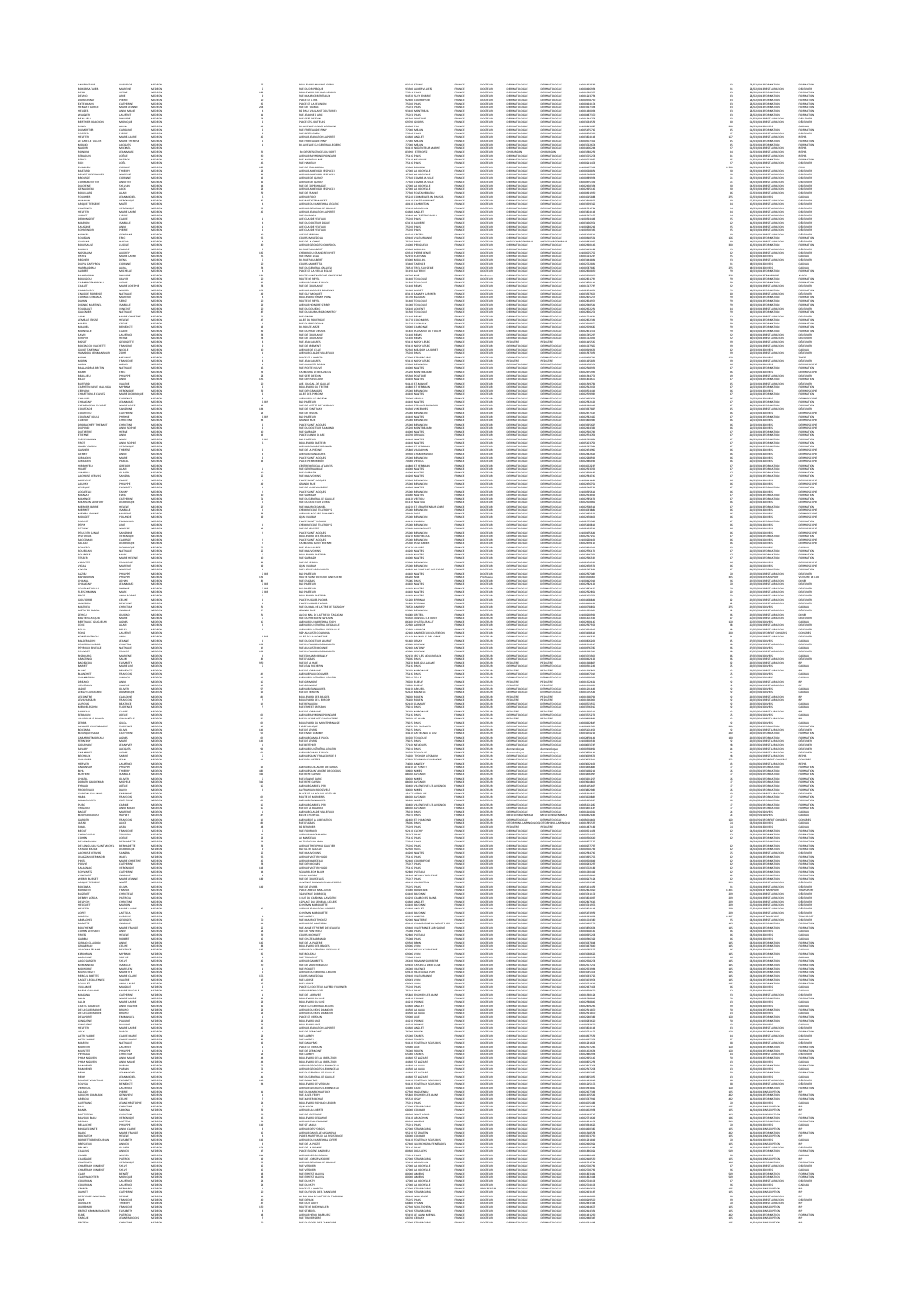|                                                                                          |              |                                                                                                                                                                                                                                  |                                                                                                                                                                                                                                                                                                                                                                                                                                                                                                                              |                                                                                                                                                                                                                                                                |                  |                                                                                                                                                                                                                                                                                                                 |                                                                                                                                                                                                                                                                                                                                                                                                                                 |                                                                                                                                                                                                                                                                    |                                                                                                                                                                 |                                                                                                        |                                                                                                                                                                                                                                                                                                                                                                                           | FORMATION<br>RP<br>FORMATION<br>RP                                                                                                                                                                                                                                                                                                                                                                                                                                |
|------------------------------------------------------------------------------------------|--------------|----------------------------------------------------------------------------------------------------------------------------------------------------------------------------------------------------------------------------------|------------------------------------------------------------------------------------------------------------------------------------------------------------------------------------------------------------------------------------------------------------------------------------------------------------------------------------------------------------------------------------------------------------------------------------------------------------------------------------------------------------------------------|----------------------------------------------------------------------------------------------------------------------------------------------------------------------------------------------------------------------------------------------------------------|------------------|-----------------------------------------------------------------------------------------------------------------------------------------------------------------------------------------------------------------------------------------------------------------------------------------------------------------|---------------------------------------------------------------------------------------------------------------------------------------------------------------------------------------------------------------------------------------------------------------------------------------------------------------------------------------------------------------------------------------------------------------------------------|--------------------------------------------------------------------------------------------------------------------------------------------------------------------------------------------------------------------------------------------------------------------|-----------------------------------------------------------------------------------------------------------------------------------------------------------------|--------------------------------------------------------------------------------------------------------|-------------------------------------------------------------------------------------------------------------------------------------------------------------------------------------------------------------------------------------------------------------------------------------------------------------------------------------------------------------------------------------------|-------------------------------------------------------------------------------------------------------------------------------------------------------------------------------------------------------------------------------------------------------------------------------------------------------------------------------------------------------------------------------------------------------------------------------------------------------------------|
|                                                                                          |              |                                                                                                                                                                                                                                  |                                                                                                                                                                                                                                                                                                                                                                                                                                                                                                                              |                                                                                                                                                                                                                                                                |                  |                                                                                                                                                                                                                                                                                                                 |                                                                                                                                                                                                                                                                                                                                                                                                                                 |                                                                                                                                                                                                                                                                    | 1000132135<br>1000150862<br>10001715382<br>10001715382<br>10001725521<br>10001015387<br>10002429586<br>10002429586<br>10002429586<br>10002429586                |                                                                                                        |                                                                                                                                                                                                                                                                                                                                                                                           |                                                                                                                                                                                                                                                                                                                                                                                                                                                                   |
|                                                                                          |              |                                                                                                                                                                                                                                  |                                                                                                                                                                                                                                                                                                                                                                                                                                                                                                                              |                                                                                                                                                                                                                                                                |                  |                                                                                                                                                                                                                                                                                                                 |                                                                                                                                                                                                                                                                                                                                                                                                                                 |                                                                                                                                                                                                                                                                    |                                                                                                                                                                 |                                                                                                        |                                                                                                                                                                                                                                                                                                                                                                                           |                                                                                                                                                                                                                                                                                                                                                                                                                                                                   |
|                                                                                          |              |                                                                                                                                                                                                                                  |                                                                                                                                                                                                                                                                                                                                                                                                                                                                                                                              |                                                                                                                                                                                                                                                                |                  |                                                                                                                                                                                                                                                                                                                 |                                                                                                                                                                                                                                                                                                                                                                                                                                 |                                                                                                                                                                                                                                                                    |                                                                                                                                                                 |                                                                                                        |                                                                                                                                                                                                                                                                                                                                                                                           |                                                                                                                                                                                                                                                                                                                                                                                                                                                                   |
|                                                                                          |              |                                                                                                                                                                                                                                  |                                                                                                                                                                                                                                                                                                                                                                                                                                                                                                                              |                                                                                                                                                                                                                                                                |                  |                                                                                                                                                                                                                                                                                                                 |                                                                                                                                                                                                                                                                                                                                                                                                                                 |                                                                                                                                                                                                                                                                    |                                                                                                                                                                 |                                                                                                        |                                                                                                                                                                                                                                                                                                                                                                                           |                                                                                                                                                                                                                                                                                                                                                                                                                                                                   |
|                                                                                          |              |                                                                                                                                                                                                                                  |                                                                                                                                                                                                                                                                                                                                                                                                                                                                                                                              |                                                                                                                                                                                                                                                                |                  |                                                                                                                                                                                                                                                                                                                 |                                                                                                                                                                                                                                                                                                                                                                                                                                 |                                                                                                                                                                                                                                                                    |                                                                                                                                                                 |                                                                                                        |                                                                                                                                                                                                                                                                                                                                                                                           |                                                                                                                                                                                                                                                                                                                                                                                                                                                                   |
|                                                                                          |              |                                                                                                                                                                                                                                  |                                                                                                                                                                                                                                                                                                                                                                                                                                                                                                                              |                                                                                                                                                                                                                                                                |                  |                                                                                                                                                                                                                                                                                                                 |                                                                                                                                                                                                                                                                                                                                                                                                                                 |                                                                                                                                                                                                                                                                    |                                                                                                                                                                 |                                                                                                        |                                                                                                                                                                                                                                                                                                                                                                                           |                                                                                                                                                                                                                                                                                                                                                                                                                                                                   |
|                                                                                          |              |                                                                                                                                                                                                                                  |                                                                                                                                                                                                                                                                                                                                                                                                                                                                                                                              |                                                                                                                                                                                                                                                                |                  |                                                                                                                                                                                                                                                                                                                 |                                                                                                                                                                                                                                                                                                                                                                                                                                 |                                                                                                                                                                                                                                                                    |                                                                                                                                                                 |                                                                                                        |                                                                                                                                                                                                                                                                                                                                                                                           | FORMATION<br>FORMATION<br>FORMATION<br>FORMATION<br>FORMATION<br>FORMATION                                                                                                                                                                                                                                                                                                                                                                                        |
|                                                                                          |              |                                                                                                                                                                                                                                  |                                                                                                                                                                                                                                                                                                                                                                                                                                                                                                                              |                                                                                                                                                                                                                                                                |                  |                                                                                                                                                                                                                                                                                                                 |                                                                                                                                                                                                                                                                                                                                                                                                                                 |                                                                                                                                                                                                                                                                    |                                                                                                                                                                 |                                                                                                        |                                                                                                                                                                                                                                                                                                                                                                                           |                                                                                                                                                                                                                                                                                                                                                                                                                                                                   |
|                                                                                          |              |                                                                                                                                                                                                                                  |                                                                                                                                                                                                                                                                                                                                                                                                                                                                                                                              |                                                                                                                                                                                                                                                                |                  |                                                                                                                                                                                                                                                                                                                 |                                                                                                                                                                                                                                                                                                                                                                                                                                 |                                                                                                                                                                                                                                                                    |                                                                                                                                                                 |                                                                                                        |                                                                                                                                                                                                                                                                                                                                                                                           |                                                                                                                                                                                                                                                                                                                                                                                                                                                                   |
|                                                                                          |              |                                                                                                                                                                                                                                  |                                                                                                                                                                                                                                                                                                                                                                                                                                                                                                                              |                                                                                                                                                                                                                                                                |                  |                                                                                                                                                                                                                                                                                                                 |                                                                                                                                                                                                                                                                                                                                                                                                                                 |                                                                                                                                                                                                                                                                    |                                                                                                                                                                 |                                                                                                        |                                                                                                                                                                                                                                                                                                                                                                                           |                                                                                                                                                                                                                                                                                                                                                                                                                                                                   |
|                                                                                          |              |                                                                                                                                                                                                                                  |                                                                                                                                                                                                                                                                                                                                                                                                                                                                                                                              |                                                                                                                                                                                                                                                                |                  |                                                                                                                                                                                                                                                                                                                 |                                                                                                                                                                                                                                                                                                                                                                                                                                 |                                                                                                                                                                                                                                                                    |                                                                                                                                                                 |                                                                                                        |                                                                                                                                                                                                                                                                                                                                                                                           |                                                                                                                                                                                                                                                                                                                                                                                                                                                                   |
|                                                                                          |              |                                                                                                                                                                                                                                  |                                                                                                                                                                                                                                                                                                                                                                                                                                                                                                                              |                                                                                                                                                                                                                                                                |                  |                                                                                                                                                                                                                                                                                                                 |                                                                                                                                                                                                                                                                                                                                                                                                                                 |                                                                                                                                                                                                                                                                    |                                                                                                                                                                 |                                                                                                        |                                                                                                                                                                                                                                                                                                                                                                                           |                                                                                                                                                                                                                                                                                                                                                                                                                                                                   |
|                                                                                          |              |                                                                                                                                                                                                                                  |                                                                                                                                                                                                                                                                                                                                                                                                                                                                                                                              |                                                                                                                                                                                                                                                                |                  |                                                                                                                                                                                                                                                                                                                 |                                                                                                                                                                                                                                                                                                                                                                                                                                 |                                                                                                                                                                                                                                                                    |                                                                                                                                                                 |                                                                                                        |                                                                                                                                                                                                                                                                                                                                                                                           |                                                                                                                                                                                                                                                                                                                                                                                                                                                                   |
|                                                                                          |              |                                                                                                                                                                                                                                  |                                                                                                                                                                                                                                                                                                                                                                                                                                                                                                                              |                                                                                                                                                                                                                                                                |                  |                                                                                                                                                                                                                                                                                                                 |                                                                                                                                                                                                                                                                                                                                                                                                                                 |                                                                                                                                                                                                                                                                    |                                                                                                                                                                 |                                                                                                        |                                                                                                                                                                                                                                                                                                                                                                                           |                                                                                                                                                                                                                                                                                                                                                                                                                                                                   |
|                                                                                          |              |                                                                                                                                                                                                                                  |                                                                                                                                                                                                                                                                                                                                                                                                                                                                                                                              |                                                                                                                                                                                                                                                                |                  |                                                                                                                                                                                                                                                                                                                 |                                                                                                                                                                                                                                                                                                                                                                                                                                 |                                                                                                                                                                                                                                                                    |                                                                                                                                                                 |                                                                                                        |                                                                                                                                                                                                                                                                                                                                                                                           |                                                                                                                                                                                                                                                                                                                                                                                                                                                                   |
|                                                                                          |              |                                                                                                                                                                                                                                  |                                                                                                                                                                                                                                                                                                                                                                                                                                                                                                                              |                                                                                                                                                                                                                                                                |                  |                                                                                                                                                                                                                                                                                                                 |                                                                                                                                                                                                                                                                                                                                                                                                                                 |                                                                                                                                                                                                                                                                    |                                                                                                                                                                 |                                                                                                        |                                                                                                                                                                                                                                                                                                                                                                                           |                                                                                                                                                                                                                                                                                                                                                                                                                                                                   |
|                                                                                          |              |                                                                                                                                                                                                                                  |                                                                                                                                                                                                                                                                                                                                                                                                                                                                                                                              |                                                                                                                                                                                                                                                                |                  |                                                                                                                                                                                                                                                                                                                 |                                                                                                                                                                                                                                                                                                                                                                                                                                 |                                                                                                                                                                                                                                                                    |                                                                                                                                                                 |                                                                                                        |                                                                                                                                                                                                                                                                                                                                                                                           |                                                                                                                                                                                                                                                                                                                                                                                                                                                                   |
|                                                                                          |              |                                                                                                                                                                                                                                  |                                                                                                                                                                                                                                                                                                                                                                                                                                                                                                                              |                                                                                                                                                                                                                                                                |                  |                                                                                                                                                                                                                                                                                                                 |                                                                                                                                                                                                                                                                                                                                                                                                                                 |                                                                                                                                                                                                                                                                    |                                                                                                                                                                 |                                                                                                        |                                                                                                                                                                                                                                                                                                                                                                                           |                                                                                                                                                                                                                                                                                                                                                                                                                                                                   |
|                                                                                          |              |                                                                                                                                                                                                                                  |                                                                                                                                                                                                                                                                                                                                                                                                                                                                                                                              |                                                                                                                                                                                                                                                                |                  |                                                                                                                                                                                                                                                                                                                 |                                                                                                                                                                                                                                                                                                                                                                                                                                 |                                                                                                                                                                                                                                                                    |                                                                                                                                                                 |                                                                                                        |                                                                                                                                                                                                                                                                                                                                                                                           |                                                                                                                                                                                                                                                                                                                                                                                                                                                                   |
|                                                                                          |              |                                                                                                                                                                                                                                  |                                                                                                                                                                                                                                                                                                                                                                                                                                                                                                                              |                                                                                                                                                                                                                                                                |                  |                                                                                                                                                                                                                                                                                                                 |                                                                                                                                                                                                                                                                                                                                                                                                                                 |                                                                                                                                                                                                                                                                    |                                                                                                                                                                 |                                                                                                        |                                                                                                                                                                                                                                                                                                                                                                                           |                                                                                                                                                                                                                                                                                                                                                                                                                                                                   |
|                                                                                          |              |                                                                                                                                                                                                                                  |                                                                                                                                                                                                                                                                                                                                                                                                                                                                                                                              |                                                                                                                                                                                                                                                                |                  |                                                                                                                                                                                                                                                                                                                 |                                                                                                                                                                                                                                                                                                                                                                                                                                 |                                                                                                                                                                                                                                                                    |                                                                                                                                                                 |                                                                                                        |                                                                                                                                                                                                                                                                                                                                                                                           |                                                                                                                                                                                                                                                                                                                                                                                                                                                                   |
|                                                                                          |              |                                                                                                                                                                                                                                  |                                                                                                                                                                                                                                                                                                                                                                                                                                                                                                                              |                                                                                                                                                                                                                                                                |                  |                                                                                                                                                                                                                                                                                                                 |                                                                                                                                                                                                                                                                                                                                                                                                                                 |                                                                                                                                                                                                                                                                    | 10003416229<br>10002657153<br>1000367358<br>10003625533<br>1000362533<br>10003655589<br>10003655555<br>10003655555<br>10003655555<br>10003655555<br>10003655555 |                                                                                                        |                                                                                                                                                                                                                                                                                                                                                                                           |                                                                                                                                                                                                                                                                                                                                                                                                                                                                   |
|                                                                                          |              |                                                                                                                                                                                                                                  | $\begin{matrix} 29 \\ 118 \\ 119 \\ 62 \\ 6 \end{matrix}$                                                                                                                                                                                                                                                                                                                                                                                                                                                                    |                                                                                                                                                                                                                                                                |                  |                                                                                                                                                                                                                                                                                                                 |                                                                                                                                                                                                                                                                                                                                                                                                                                 |                                                                                                                                                                                                                                                                    |                                                                                                                                                                 |                                                                                                        |                                                                                                                                                                                                                                                                                                                                                                                           |                                                                                                                                                                                                                                                                                                                                                                                                                                                                   |
|                                                                                          |              |                                                                                                                                                                                                                                  |                                                                                                                                                                                                                                                                                                                                                                                                                                                                                                                              |                                                                                                                                                                                                                                                                |                  |                                                                                                                                                                                                                                                                                                                 |                                                                                                                                                                                                                                                                                                                                                                                                                                 |                                                                                                                                                                                                                                                                    |                                                                                                                                                                 |                                                                                                        |                                                                                                                                                                                                                                                                                                                                                                                           |                                                                                                                                                                                                                                                                                                                                                                                                                                                                   |
|                                                                                          |              |                                                                                                                                                                                                                                  |                                                                                                                                                                                                                                                                                                                                                                                                                                                                                                                              |                                                                                                                                                                                                                                                                |                  |                                                                                                                                                                                                                                                                                                                 |                                                                                                                                                                                                                                                                                                                                                                                                                                 |                                                                                                                                                                                                                                                                    |                                                                                                                                                                 |                                                                                                        |                                                                                                                                                                                                                                                                                                                                                                                           |                                                                                                                                                                                                                                                                                                                                                                                                                                                                   |
|                                                                                          |              |                                                                                                                                                                                                                                  |                                                                                                                                                                                                                                                                                                                                                                                                                                                                                                                              |                                                                                                                                                                                                                                                                |                  |                                                                                                                                                                                                                                                                                                                 |                                                                                                                                                                                                                                                                                                                                                                                                                                 |                                                                                                                                                                                                                                                                    |                                                                                                                                                                 |                                                                                                        |                                                                                                                                                                                                                                                                                                                                                                                           |                                                                                                                                                                                                                                                                                                                                                                                                                                                                   |
|                                                                                          |              |                                                                                                                                                                                                                                  |                                                                                                                                                                                                                                                                                                                                                                                                                                                                                                                              |                                                                                                                                                                                                                                                                |                  |                                                                                                                                                                                                                                                                                                                 |                                                                                                                                                                                                                                                                                                                                                                                                                                 |                                                                                                                                                                                                                                                                    |                                                                                                                                                                 |                                                                                                        |                                                                                                                                                                                                                                                                                                                                                                                           |                                                                                                                                                                                                                                                                                                                                                                                                                                                                   |
|                                                                                          |              |                                                                                                                                                                                                                                  | $\begin{array}{r} 10 \\ 89 \\ 119 \\ 119 \\ 24 \\ k \\ k \\ \end{array}$                                                                                                                                                                                                                                                                                                                                                                                                                                                     |                                                                                                                                                                                                                                                                |                  |                                                                                                                                                                                                                                                                                                                 |                                                                                                                                                                                                                                                                                                                                                                                                                                 |                                                                                                                                                                                                                                                                    |                                                                                                                                                                 |                                                                                                        |                                                                                                                                                                                                                                                                                                                                                                                           |                                                                                                                                                                                                                                                                                                                                                                                                                                                                   |
|                                                                                          |              |                                                                                                                                                                                                                                  |                                                                                                                                                                                                                                                                                                                                                                                                                                                                                                                              |                                                                                                                                                                                                                                                                |                  |                                                                                                                                                                                                                                                                                                                 |                                                                                                                                                                                                                                                                                                                                                                                                                                 |                                                                                                                                                                                                                                                                    |                                                                                                                                                                 |                                                                                                        |                                                                                                                                                                                                                                                                                                                                                                                           |                                                                                                                                                                                                                                                                                                                                                                                                                                                                   |
|                                                                                          |              |                                                                                                                                                                                                                                  |                                                                                                                                                                                                                                                                                                                                                                                                                                                                                                                              |                                                                                                                                                                                                                                                                |                  |                                                                                                                                                                                                                                                                                                                 |                                                                                                                                                                                                                                                                                                                                                                                                                                 |                                                                                                                                                                                                                                                                    |                                                                                                                                                                 |                                                                                                        |                                                                                                                                                                                                                                                                                                                                                                                           |                                                                                                                                                                                                                                                                                                                                                                                                                                                                   |
|                                                                                          |              |                                                                                                                                                                                                                                  |                                                                                                                                                                                                                                                                                                                                                                                                                                                                                                                              |                                                                                                                                                                                                                                                                |                  |                                                                                                                                                                                                                                                                                                                 |                                                                                                                                                                                                                                                                                                                                                                                                                                 |                                                                                                                                                                                                                                                                    |                                                                                                                                                                 | 化对射发光 经计算机 医神经性性结核病                                                                                    |                                                                                                                                                                                                                                                                                                                                                                                           |                                                                                                                                                                                                                                                                                                                                                                                                                                                                   |
|                                                                                          |              |                                                                                                                                                                                                                                  |                                                                                                                                                                                                                                                                                                                                                                                                                                                                                                                              |                                                                                                                                                                                                                                                                |                  |                                                                                                                                                                                                                                                                                                                 |                                                                                                                                                                                                                                                                                                                                                                                                                                 |                                                                                                                                                                                                                                                                    |                                                                                                                                                                 |                                                                                                        |                                                                                                                                                                                                                                                                                                                                                                                           |                                                                                                                                                                                                                                                                                                                                                                                                                                                                   |
|                                                                                          |              |                                                                                                                                                                                                                                  |                                                                                                                                                                                                                                                                                                                                                                                                                                                                                                                              |                                                                                                                                                                                                                                                                |                  |                                                                                                                                                                                                                                                                                                                 |                                                                                                                                                                                                                                                                                                                                                                                                                                 |                                                                                                                                                                                                                                                                    |                                                                                                                                                                 |                                                                                                        |                                                                                                                                                                                                                                                                                                                                                                                           |                                                                                                                                                                                                                                                                                                                                                                                                                                                                   |
|                                                                                          |              |                                                                                                                                                                                                                                  |                                                                                                                                                                                                                                                                                                                                                                                                                                                                                                                              |                                                                                                                                                                                                                                                                |                  |                                                                                                                                                                                                                                                                                                                 |                                                                                                                                                                                                                                                                                                                                                                                                                                 |                                                                                                                                                                                                                                                                    |                                                                                                                                                                 |                                                                                                        |                                                                                                                                                                                                                                                                                                                                                                                           |                                                                                                                                                                                                                                                                                                                                                                                                                                                                   |
|                                                                                          |              |                                                                                                                                                                                                                                  | $\frac{m}{1}$                                                                                                                                                                                                                                                                                                                                                                                                                                                                                                                |                                                                                                                                                                                                                                                                |                  |                                                                                                                                                                                                                                                                                                                 |                                                                                                                                                                                                                                                                                                                                                                                                                                 |                                                                                                                                                                                                                                                                    |                                                                                                                                                                 |                                                                                                        |                                                                                                                                                                                                                                                                                                                                                                                           |                                                                                                                                                                                                                                                                                                                                                                                                                                                                   |
|                                                                                          |              |                                                                                                                                                                                                                                  |                                                                                                                                                                                                                                                                                                                                                                                                                                                                                                                              |                                                                                                                                                                                                                                                                |                  |                                                                                                                                                                                                                                                                                                                 |                                                                                                                                                                                                                                                                                                                                                                                                                                 |                                                                                                                                                                                                                                                                    |                                                                                                                                                                 |                                                                                                        |                                                                                                                                                                                                                                                                                                                                                                                           |                                                                                                                                                                                                                                                                                                                                                                                                                                                                   |
|                                                                                          |              |                                                                                                                                                                                                                                  |                                                                                                                                                                                                                                                                                                                                                                                                                                                                                                                              |                                                                                                                                                                                                                                                                |                  |                                                                                                                                                                                                                                                                                                                 |                                                                                                                                                                                                                                                                                                                                                                                                                                 |                                                                                                                                                                                                                                                                    |                                                                                                                                                                 |                                                                                                        |                                                                                                                                                                                                                                                                                                                                                                                           |                                                                                                                                                                                                                                                                                                                                                                                                                                                                   |
|                                                                                          |              |                                                                                                                                                                                                                                  |                                                                                                                                                                                                                                                                                                                                                                                                                                                                                                                              |                                                                                                                                                                                                                                                                |                  | N A MAN A MAN A MAN A MAN A MAN A MAN A MAN A MAN A MAN A MAN A MAN A MAN A MAN A MAN A MAN A MAN A MAN A MAN A                                                                                                                                                                                                 |                                                                                                                                                                                                                                                                                                                                                                                                                                 |                                                                                                                                                                                                                                                                    |                                                                                                                                                                 | 美权权 美国德国 计初步存储 法确保 计数字数据 计数字数字 计计数据 经法庭的计算                                                             |                                                                                                                                                                                                                                                                                                                                                                                           | 2018年12月28日,1月28日的1月28日,1月28日,1月28日,1月28日,1月28日,1月28日,1月28日,1月28日,1月28日,1月28日,1月28日,1月28日,1月28日,1月28日,1月28日,1月28日,1月28日,1月28日,1月28日,1月28日,1月28日,1月28日,1月28日,1月28日,1月28日,1月28日,1月28日,1月28日,1月28日,1月28日,1月28日,1月28日,1月28日,1月28日                                                                                                                                                                                                                                     |
|                                                                                          |              |                                                                                                                                                                                                                                  |                                                                                                                                                                                                                                                                                                                                                                                                                                                                                                                              |                                                                                                                                                                                                                                                                |                  |                                                                                                                                                                                                                                                                                                                 |                                                                                                                                                                                                                                                                                                                                                                                                                                 |                                                                                                                                                                                                                                                                    |                                                                                                                                                                 |                                                                                                        |                                                                                                                                                                                                                                                                                                                                                                                           |                                                                                                                                                                                                                                                                                                                                                                                                                                                                   |
|                                                                                          |              |                                                                                                                                                                                                                                  |                                                                                                                                                                                                                                                                                                                                                                                                                                                                                                                              |                                                                                                                                                                                                                                                                |                  |                                                                                                                                                                                                                                                                                                                 |                                                                                                                                                                                                                                                                                                                                                                                                                                 |                                                                                                                                                                                                                                                                    |                                                                                                                                                                 |                                                                                                        |                                                                                                                                                                                                                                                                                                                                                                                           |                                                                                                                                                                                                                                                                                                                                                                                                                                                                   |
|                                                                                          |              |                                                                                                                                                                                                                                  |                                                                                                                                                                                                                                                                                                                                                                                                                                                                                                                              |                                                                                                                                                                                                                                                                |                  |                                                                                                                                                                                                                                                                                                                 |                                                                                                                                                                                                                                                                                                                                                                                                                                 |                                                                                                                                                                                                                                                                    |                                                                                                                                                                 |                                                                                                        |                                                                                                                                                                                                                                                                                                                                                                                           |                                                                                                                                                                                                                                                                                                                                                                                                                                                                   |
|                                                                                          |              |                                                                                                                                                                                                                                  |                                                                                                                                                                                                                                                                                                                                                                                                                                                                                                                              |                                                                                                                                                                                                                                                                |                  |                                                                                                                                                                                                                                                                                                                 |                                                                                                                                                                                                                                                                                                                                                                                                                                 |                                                                                                                                                                                                                                                                    |                                                                                                                                                                 |                                                                                                        |                                                                                                                                                                                                                                                                                                                                                                                           |                                                                                                                                                                                                                                                                                                                                                                                                                                                                   |
|                                                                                          |              |                                                                                                                                                                                                                                  |                                                                                                                                                                                                                                                                                                                                                                                                                                                                                                                              |                                                                                                                                                                                                                                                                |                  |                                                                                                                                                                                                                                                                                                                 |                                                                                                                                                                                                                                                                                                                                                                                                                                 |                                                                                                                                                                                                                                                                    |                                                                                                                                                                 |                                                                                                        |                                                                                                                                                                                                                                                                                                                                                                                           |                                                                                                                                                                                                                                                                                                                                                                                                                                                                   |
|                                                                                          |              |                                                                                                                                                                                                                                  |                                                                                                                                                                                                                                                                                                                                                                                                                                                                                                                              |                                                                                                                                                                                                                                                                |                  |                                                                                                                                                                                                                                                                                                                 |                                                                                                                                                                                                                                                                                                                                                                                                                                 |                                                                                                                                                                                                                                                                    |                                                                                                                                                                 |                                                                                                        |                                                                                                                                                                                                                                                                                                                                                                                           |                                                                                                                                                                                                                                                                                                                                                                                                                                                                   |
|                                                                                          |              |                                                                                                                                                                                                                                  |                                                                                                                                                                                                                                                                                                                                                                                                                                                                                                                              |                                                                                                                                                                                                                                                                |                  |                                                                                                                                                                                                                                                                                                                 |                                                                                                                                                                                                                                                                                                                                                                                                                                 |                                                                                                                                                                                                                                                                    |                                                                                                                                                                 |                                                                                                        |                                                                                                                                                                                                                                                                                                                                                                                           |                                                                                                                                                                                                                                                                                                                                                                                                                                                                   |
|                                                                                          |              |                                                                                                                                                                                                                                  |                                                                                                                                                                                                                                                                                                                                                                                                                                                                                                                              |                                                                                                                                                                                                                                                                |                  |                                                                                                                                                                                                                                                                                                                 |                                                                                                                                                                                                                                                                                                                                                                                                                                 |                                                                                                                                                                                                                                                                    |                                                                                                                                                                 |                                                                                                        |                                                                                                                                                                                                                                                                                                                                                                                           |                                                                                                                                                                                                                                                                                                                                                                                                                                                                   |
|                                                                                          |              |                                                                                                                                                                                                                                  |                                                                                                                                                                                                                                                                                                                                                                                                                                                                                                                              |                                                                                                                                                                                                                                                                |                  |                                                                                                                                                                                                                                                                                                                 |                                                                                                                                                                                                                                                                                                                                                                                                                                 |                                                                                                                                                                                                                                                                    |                                                                                                                                                                 |                                                                                                        |                                                                                                                                                                                                                                                                                                                                                                                           |                                                                                                                                                                                                                                                                                                                                                                                                                                                                   |
|                                                                                          |              |                                                                                                                                                                                                                                  |                                                                                                                                                                                                                                                                                                                                                                                                                                                                                                                              |                                                                                                                                                                                                                                                                |                  |                                                                                                                                                                                                                                                                                                                 |                                                                                                                                                                                                                                                                                                                                                                                                                                 |                                                                                                                                                                                                                                                                    |                                                                                                                                                                 |                                                                                                        |                                                                                                                                                                                                                                                                                                                                                                                           |                                                                                                                                                                                                                                                                                                                                                                                                                                                                   |
|                                                                                          |              |                                                                                                                                                                                                                                  |                                                                                                                                                                                                                                                                                                                                                                                                                                                                                                                              |                                                                                                                                                                                                                                                                |                  |                                                                                                                                                                                                                                                                                                                 |                                                                                                                                                                                                                                                                                                                                                                                                                                 |                                                                                                                                                                                                                                                                    |                                                                                                                                                                 |                                                                                                        |                                                                                                                                                                                                                                                                                                                                                                                           |                                                                                                                                                                                                                                                                                                                                                                                                                                                                   |
|                                                                                          |              |                                                                                                                                                                                                                                  |                                                                                                                                                                                                                                                                                                                                                                                                                                                                                                                              |                                                                                                                                                                                                                                                                |                  |                                                                                                                                                                                                                                                                                                                 |                                                                                                                                                                                                                                                                                                                                                                                                                                 |                                                                                                                                                                                                                                                                    |                                                                                                                                                                 |                                                                                                        |                                                                                                                                                                                                                                                                                                                                                                                           | DESUNAK<br>FORMATION<br>DESUNAK<br>DESUNAK<br>FORMATION<br>RP<br>RP                                                                                                                                                                                                                                                                                                                                                                                               |
|                                                                                          |              |                                                                                                                                                                                                                                  |                                                                                                                                                                                                                                                                                                                                                                                                                                                                                                                              |                                                                                                                                                                                                                                                                |                  |                                                                                                                                                                                                                                                                                                                 |                                                                                                                                                                                                                                                                                                                                                                                                                                 |                                                                                                                                                                                                                                                                    |                                                                                                                                                                 |                                                                                                        |                                                                                                                                                                                                                                                                                                                                                                                           |                                                                                                                                                                                                                                                                                                                                                                                                                                                                   |
|                                                                                          |              |                                                                                                                                                                                                                                  |                                                                                                                                                                                                                                                                                                                                                                                                                                                                                                                              |                                                                                                                                                                                                                                                                |                  |                                                                                                                                                                                                                                                                                                                 |                                                                                                                                                                                                                                                                                                                                                                                                                                 |                                                                                                                                                                                                                                                                    |                                                                                                                                                                 |                                                                                                        |                                                                                                                                                                                                                                                                                                                                                                                           |                                                                                                                                                                                                                                                                                                                                                                                                                                                                   |
|                                                                                          |              |                                                                                                                                                                                                                                  |                                                                                                                                                                                                                                                                                                                                                                                                                                                                                                                              |                                                                                                                                                                                                                                                                |                  |                                                                                                                                                                                                                                                                                                                 |                                                                                                                                                                                                                                                                                                                                                                                                                                 |                                                                                                                                                                                                                                                                    |                                                                                                                                                                 |                                                                                                        |                                                                                                                                                                                                                                                                                                                                                                                           |                                                                                                                                                                                                                                                                                                                                                                                                                                                                   |
|                                                                                          |              |                                                                                                                                                                                                                                  |                                                                                                                                                                                                                                                                                                                                                                                                                                                                                                                              |                                                                                                                                                                                                                                                                |                  |                                                                                                                                                                                                                                                                                                                 |                                                                                                                                                                                                                                                                                                                                                                                                                                 |                                                                                                                                                                                                                                                                    | 1000137256<br>10003983838<br>1000087577<br>1000671507<br>1000115009<br>1000115009<br>1000115009                                                                 |                                                                                                        |                                                                                                                                                                                                                                                                                                                                                                                           | $\begin{tabular}{l c c c} \hline \multicolumn{1}{l}{\textbf{CALU}}\\ \hline \multicolumn{1}{l}{\textbf{CALU}}\\ \hline \multicolumn{1}{l}{\textbf{CALU}}\\ \hline \multicolumn{1}{l}{\textbf{CALU}}\\ \hline \multicolumn{1}{l}{\textbf{CALU}}\\ \hline \multicolumn{1}{l}{\textbf{CALU}}\\ \hline \multicolumn{1}{l}{\textbf{CALU}}\\ \hline \multicolumn{1}{l}{\textbf{CALU}}\\ \hline \multicolumn{1}{l}{\textbf{CALU}}\\ \hline \multicolumn{1}{l}{\textbf{C$ |
|                                                                                          |              |                                                                                                                                                                                                                                  |                                                                                                                                                                                                                                                                                                                                                                                                                                                                                                                              |                                                                                                                                                                                                                                                                |                  |                                                                                                                                                                                                                                                                                                                 |                                                                                                                                                                                                                                                                                                                                                                                                                                 |                                                                                                                                                                                                                                                                    |                                                                                                                                                                 | $\begin{array}{c} 10 \\ 0 \\ 0 \\ 27 \end{array}$                                                      |                                                                                                                                                                                                                                                                                                                                                                                           |                                                                                                                                                                                                                                                                                                                                                                                                                                                                   |
|                                                                                          |              |                                                                                                                                                                                                                                  | 157                                                                                                                                                                                                                                                                                                                                                                                                                                                                                                                          |                                                                                                                                                                                                                                                                |                  |                                                                                                                                                                                                                                                                                                                 |                                                                                                                                                                                                                                                                                                                                                                                                                                 |                                                                                                                                                                                                                                                                    | 10001311033<br>1000170508<br>10000356609<br>10000521988<br>10001131449                                                                                          |                                                                                                        |                                                                                                                                                                                                                                                                                                                                                                                           |                                                                                                                                                                                                                                                                                                                                                                                                                                                                   |
|                                                                                          |              |                                                                                                                                                                                                                                  | $\frac{\omega}{\omega}$                                                                                                                                                                                                                                                                                                                                                                                                                                                                                                      | AVENJE RAYMOND POINCARE<br>AVENJE VICTOR HJSO                                                                                                                                                                                                                  |                  |                                                                                                                                                                                                                                                                                                                 |                                                                                                                                                                                                                                                                                                                                                                                                                                 |                                                                                                                                                                                                                                                                    |                                                                                                                                                                 |                                                                                                        | ER/RUZEN RESIMUARINDE<br>ER/RUZEN RESIMUARINDE<br>ER/RUZEN RESIMUARINDE<br>ER/RUZEN RESIMUARINDE<br>ER/RUZEN RESIMUARINDE<br>ER/RUZEN RESIMUARINDE<br>ER/RUZEN RESIMUARINDE<br>ER/RUZEN RESIMUARINDE<br>ER/RUZEN RESIMUARINDE<br>ER/RUZEN RESIMUARINDE<br>ER                                                                                                                              |                                                                                                                                                                                                                                                                                                                                                                                                                                                                   |
|                                                                                          |              |                                                                                                                                                                                                                                  |                                                                                                                                                                                                                                                                                                                                                                                                                                                                                                                              | AVAILA VATOR HARASSA<br>SEN REGIONES<br>AVAILA VATOR HARASSA DE GRANALA SEN REGIONES<br>AVAILA DO GENERALA DE GRANALA<br>PER DESCRIPCIÓN<br>PER DE GRANALA<br>CARACTERIS<br>PER DE GRANALA<br>PER DE GRANALA<br>PER DE GRANALA<br>PER DE GRANALA<br>PER DE GRA |                  |                                                                                                                                                                                                                                                                                                                 |                                                                                                                                                                                                                                                                                                                                                                                                                                 |                                                                                                                                                                                                                                                                    | 10001755278<br>10000161607<br>10000160974<br>100008092830                                                                                                       |                                                                                                        |                                                                                                                                                                                                                                                                                                                                                                                           |                                                                                                                                                                                                                                                                                                                                                                                                                                                                   |
|                                                                                          |              |                                                                                                                                                                                                                                  |                                                                                                                                                                                                                                                                                                                                                                                                                                                                                                                              |                                                                                                                                                                                                                                                                |                  |                                                                                                                                                                                                                                                                                                                 |                                                                                                                                                                                                                                                                                                                                                                                                                                 |                                                                                                                                                                                                                                                                    | 1000080984<br>1000031684<br>1000031168<br>10000817656<br>10000817656                                                                                            |                                                                                                        |                                                                                                                                                                                                                                                                                                                                                                                           |                                                                                                                                                                                                                                                                                                                                                                                                                                                                   |
|                                                                                          |              |                                                                                                                                                                                                                                  |                                                                                                                                                                                                                                                                                                                                                                                                                                                                                                                              |                                                                                                                                                                                                                                                                |                  |                                                                                                                                                                                                                                                                                                                 |                                                                                                                                                                                                                                                                                                                                                                                                                                 |                                                                                                                                                                                                                                                                    |                                                                                                                                                                 |                                                                                                        |                                                                                                                                                                                                                                                                                                                                                                                           |                                                                                                                                                                                                                                                                                                                                                                                                                                                                   |
|                                                                                          |              |                                                                                                                                                                                                                                  | 151                                                                                                                                                                                                                                                                                                                                                                                                                                                                                                                          |                                                                                                                                                                                                                                                                |                  |                                                                                                                                                                                                                                                                                                                 | ENRANTOLOGUS<br>EGRANTOLOGUS<br>EGRANTOLOGUS<br>EGRANTOLOGUS<br>DERMATOLOGUE<br>DERMATOLOGUE                                                                                                                                                                                                                                                                                                                                    |                                                                                                                                                                                                                                                                    | 10000788649<br>10000588270<br>10003374781<br>10003300000                                                                                                        |                                                                                                        |                                                                                                                                                                                                                                                                                                                                                                                           |                                                                                                                                                                                                                                                                                                                                                                                                                                                                   |
|                                                                                          |              |                                                                                                                                                                                                                                  |                                                                                                                                                                                                                                                                                                                                                                                                                                                                                                                              |                                                                                                                                                                                                                                                                |                  |                                                                                                                                                                                                                                                                                                                 |                                                                                                                                                                                                                                                                                                                                                                                                                                 |                                                                                                                                                                                                                                                                    |                                                                                                                                                                 |                                                                                                        |                                                                                                                                                                                                                                                                                                                                                                                           |                                                                                                                                                                                                                                                                                                                                                                                                                                                                   |
|                                                                                          |              |                                                                                                                                                                                                                                  |                                                                                                                                                                                                                                                                                                                                                                                                                                                                                                                              |                                                                                                                                                                                                                                                                |                  |                                                                                                                                                                                                                                                                                                                 | DERMATOLOGIA<br>DERMATOLOGIA<br>DERMATOLOGIA<br>DERMATOLOGIA<br>DERMATOLOGIA                                                                                                                                                                                                                                                                                                                                                    | DERMATOLOGIE<br>DERMATOLOGIE<br>DERMATOLOGIE<br>DERMATOLOGIE                                                                                                                                                                                                       |                                                                                                                                                                 |                                                                                                        | 07/05/2013 RESTAURATION<br>07/05/2013 RESTAURATION<br>07/05/2013 RESTAURATION<br>07/05/2013 RESTAURATION<br>10/05/2013 RESTAURATION<br>10/05/2013 RESTAURATION                                                                                                                                                                                                                            |                                                                                                                                                                                                                                                                                                                                                                                                                                                                   |
|                                                                                          | CLAIRE MARIE | MEDECN<br>MEDECN                                                                                                                                                                                                                 | $\frac{21}{1255}$                                                                                                                                                                                                                                                                                                                                                                                                                                                                                                            |                                                                                                                                                                                                                                                                | FRANCE<br>FRANCE | DOCTEUR<br>DOCTEUR<br>DOCTEUR<br>DOCTEUR<br>DOCTEUR                                                                                                                                                                                                                                                             |                                                                                                                                                                                                                                                                                                                                                                                                                                 |                                                                                                                                                                                                                                                                    | 10002886934<br>10003296778                                                                                                                                      | $\frac{60}{24}$                                                                                        | 10/05/2013 RESTAURATION<br>13/05/2013 RESTAURATION                                                                                                                                                                                                                                                                                                                                        | DESUNER<br>DESUNER                                                                                                                                                                                                                                                                                                                                                                                                                                                |
|                                                                                          |              | MÉDÉCN<br>MÉDÉCN                                                                                                                                                                                                                 | 118                                                                                                                                                                                                                                                                                                                                                                                                                                                                                                                          |                                                                                                                                                                                                                                                                | FRANCE<br>FRANCE |                                                                                                                                                                                                                                                                                                                 |                                                                                                                                                                                                                                                                                                                                                                                                                                 | DERMATOLOGIJE<br>DERMATOLOGIJE<br>DERMATOLOGIJE<br>OHRURGER                                                                                                                                                                                                        | 10005619237                                                                                                                                                     | $\frac{33}{72}$                                                                                        | 13,105/2013 DIVERS<br>13,105/2013 DIVERS                                                                                                                                                                                                                                                                                                                                                  | $\frac{1}{2}$                                                                                                                                                                                                                                                                                                                                                                                                                                                     |
|                                                                                          |              |                                                                                                                                                                                                                                  |                                                                                                                                                                                                                                                                                                                                                                                                                                                                                                                              |                                                                                                                                                                                                                                                                |                  |                                                                                                                                                                                                                                                                                                                 |                                                                                                                                                                                                                                                                                                                                                                                                                                 |                                                                                                                                                                                                                                                                    | 10100156390<br>10005629027<br>10005963661<br>1000596861<br>10005961112<br>100059612118<br>10003166361<br>10003166361<br>10003166361<br>10003166361              | 222002010                                                                                              |                                                                                                                                                                                                                                                                                                                                                                                           | $\begin{matrix} 0.05440 \\ 0 \\ 0 \\ 0 \end{matrix}$                                                                                                                                                                                                                                                                                                                                                                                                              |
|                                                                                          |              |                                                                                                                                                                                                                                  | $\frac{2}{5}$                                                                                                                                                                                                                                                                                                                                                                                                                                                                                                                |                                                                                                                                                                                                                                                                |                  |                                                                                                                                                                                                                                                                                                                 |                                                                                                                                                                                                                                                                                                                                                                                                                                 |                                                                                                                                                                                                                                                                    |                                                                                                                                                                 |                                                                                                        |                                                                                                                                                                                                                                                                                                                                                                                           |                                                                                                                                                                                                                                                                                                                                                                                                                                                                   |
|                                                                                          |              |                                                                                                                                                                                                                                  |                                                                                                                                                                                                                                                                                                                                                                                                                                                                                                                              |                                                                                                                                                                                                                                                                |                  |                                                                                                                                                                                                                                                                                                                 |                                                                                                                                                                                                                                                                                                                                                                                                                                 |                                                                                                                                                                                                                                                                    |                                                                                                                                                                 |                                                                                                        |                                                                                                                                                                                                                                                                                                                                                                                           |                                                                                                                                                                                                                                                                                                                                                                                                                                                                   |
|                                                                                          |              |                                                                                                                                                                                                                                  |                                                                                                                                                                                                                                                                                                                                                                                                                                                                                                                              |                                                                                                                                                                                                                                                                |                  | SOCTIUS<br>DOCTIUS<br>DOCTIUS<br>DOCTIUS<br>DOCTIUS<br>DOCTIUS<br>DOCTIUS<br>DOCTIUS<br>DOCTIUS<br>DOCTIUS<br>DOCTIUS<br>DOCTIUS<br>DOCTIUS<br>DOCTIUS<br>DOCTIUS<br>DOCTIUS<br>DOCTIUS<br>DOCTIUS<br>DOCTIUS<br>DOCTIUS<br>DOCTIUS<br>DOCTIUS<br>DOCTIUS<br>DOCTIUS<br>DOCTIUS<br>DOCTIUS<br>DOCTIUS<br>DOCTIU | EGRANTOLOGIE<br>EGRANTOLOGIE<br>EGRANTOLOGIE<br>EGRANTOLOGIE<br>EGRANTOLOGIE<br>CHRUCHES<br>CHRUCHES<br>EGRANTOLOGIE<br>EGRANTOLOGIE<br>EGRANTOLOGIE<br>EGRANTOLOGIE<br>EGRANTOLOGIE<br>EGRANTOLOGIE<br>EGRANTOLOGIE<br>EGRANTOLOGIE<br>EGRANTOLOGIE<br>EGRANTOLOGIE<br>EGRANTOLO                                                                                                                                               | CHRISTING<br>CHRISTING<br>CHRISTING<br>CHRISTING<br>CHRISTING<br>CHRISTING<br>CHRISTING<br>CHRISTING<br>CHRISTING<br>CHRISTING<br>CHRISTING<br>CHRISTING<br>CHRISTING<br>CHRISTING<br>CHRISTING<br>CHRISTING<br>CHRISTING<br>CHRISTING<br>CHRISTING<br>CHRISTING   | 10001011111<br>10003012441<br>10001312643                                                                                                                       | $\frac{25}{27}$                                                                                        | $\begin{split} &1.100/22012~\text{GeV}^{1/6}\\ &1.00/22012~\text{GeV}^{1/6}\\ &1.00/22012~\text{GeV}^{1/6}\\ &1.10/22012~\text{GeV}^{1/6}\\ &1.10/22012~\text{GeV}^{1/6}\\ &1.00/22012~\text{GeV}^{1/6}\\ &1.00/22012~\text{GeV}^{1/6}\\ &1.00/22012~\text{GeV}^{1/6}\\ &1.00/22012~\text{GeV}^{1/6}\\ &1.00/22012~\text{GeV$                                                             | $\begin{array}{l} \text{COLIM} \\ \text{SIMH} \\ \text{SIMH} \\ \text{DASUMAR} \\ \text{DASUMAR} \\ \text{DASUMAR} \\ \text{DASUMAR} \\ \text{DASUMAR} \\ \text{DASUMAR} \\ \text{SIMH} \\ \text{SIMH} \\ \text{SIMH} \\ \text{SIMH} \\ \text{SIMH} \\ \text{SIMH} \\ \text{SIMH} \\ \text{SIMH} \\ \text{SIMH} \\ \text{SIMH} \\ \text{SIMH} \\ \text{SIMH} \\ \text{SIMH} \\ \text{SIMH} \\ \text{SIMH} \\ \text{SIMH} \\ \text{SIMH}$                          |
|                                                                                          |              |                                                                                                                                                                                                                                  |                                                                                                                                                                                                                                                                                                                                                                                                                                                                                                                              |                                                                                                                                                                                                                                                                |                  |                                                                                                                                                                                                                                                                                                                 |                                                                                                                                                                                                                                                                                                                                                                                                                                 |                                                                                                                                                                                                                                                                    | 1000544686                                                                                                                                                      | $\frac{40}{40}$                                                                                        |                                                                                                                                                                                                                                                                                                                                                                                           |                                                                                                                                                                                                                                                                                                                                                                                                                                                                   |
|                                                                                          |              |                                                                                                                                                                                                                                  |                                                                                                                                                                                                                                                                                                                                                                                                                                                                                                                              |                                                                                                                                                                                                                                                                |                  |                                                                                                                                                                                                                                                                                                                 |                                                                                                                                                                                                                                                                                                                                                                                                                                 |                                                                                                                                                                                                                                                                    | 10001311033<br>10001312336<br>10001322063<br>1000208051                                                                                                         |                                                                                                        |                                                                                                                                                                                                                                                                                                                                                                                           |                                                                                                                                                                                                                                                                                                                                                                                                                                                                   |
|                                                                                          |              |                                                                                                                                                                                                                                  |                                                                                                                                                                                                                                                                                                                                                                                                                                                                                                                              |                                                                                                                                                                                                                                                                |                  |                                                                                                                                                                                                                                                                                                                 | <b>DERMYDDOLLE</b><br>DERMYDDOLLE<br>DERMYDDOLLE<br>DERMYDDOLLE<br>DERMYDDOLLE<br>DERMYDDOLLE<br>DERMYDDOLLE<br>DERMYDDOLLE<br>DERMYDDOLLE<br>DERMYDDOLLE<br>DERMYDDOLLE<br>DERMYDDOLLE                                                                                                                                                                                                                                         | DERMATOLOGIES<br>DERMATOLOGIES<br>DERMATOLOGIES<br>DERMATOLOGIES<br>DERMATOLOGIES<br>DERMATOLOGIES<br>DERMATOLOGIES<br>DERMATOLOGIES<br>DERMATOLOGIES<br>DERMATOLOGIES<br>DERMATOLOGIES                                                                            | 10002088051<br>10002765862<br>10000221225<br>10000221225                                                                                                        | 8888888                                                                                                |                                                                                                                                                                                                                                                                                                                                                                                           |                                                                                                                                                                                                                                                                                                                                                                                                                                                                   |
|                                                                                          |              |                                                                                                                                                                                                                                  | $\frac{2}{2}$                                                                                                                                                                                                                                                                                                                                                                                                                                                                                                                |                                                                                                                                                                                                                                                                |                  |                                                                                                                                                                                                                                                                                                                 |                                                                                                                                                                                                                                                                                                                                                                                                                                 |                                                                                                                                                                                                                                                                    | 100001721%                                                                                                                                                      |                                                                                                        |                                                                                                                                                                                                                                                                                                                                                                                           |                                                                                                                                                                                                                                                                                                                                                                                                                                                                   |
|                                                                                          |              |                                                                                                                                                                                                                                  |                                                                                                                                                                                                                                                                                                                                                                                                                                                                                                                              |                                                                                                                                                                                                                                                                |                  |                                                                                                                                                                                                                                                                                                                 |                                                                                                                                                                                                                                                                                                                                                                                                                                 |                                                                                                                                                                                                                                                                    |                                                                                                                                                                 |                                                                                                        |                                                                                                                                                                                                                                                                                                                                                                                           |                                                                                                                                                                                                                                                                                                                                                                                                                                                                   |
|                                                                                          |              |                                                                                                                                                                                                                                  | $\begin{array}{r} 15 \\ 256 \\ 128 \\ 76 \\ 4 \end{array}$                                                                                                                                                                                                                                                                                                                                                                                                                                                                   |                                                                                                                                                                                                                                                                |                  |                                                                                                                                                                                                                                                                                                                 |                                                                                                                                                                                                                                                                                                                                                                                                                                 |                                                                                                                                                                                                                                                                    |                                                                                                                                                                 | 8888888888                                                                                             |                                                                                                                                                                                                                                                                                                                                                                                           |                                                                                                                                                                                                                                                                                                                                                                                                                                                                   |
|                                                                                          |              |                                                                                                                                                                                                                                  |                                                                                                                                                                                                                                                                                                                                                                                                                                                                                                                              |                                                                                                                                                                                                                                                                |                  |                                                                                                                                                                                                                                                                                                                 |                                                                                                                                                                                                                                                                                                                                                                                                                                 |                                                                                                                                                                                                                                                                    | 10004001626<br>10008102174<br>10008102174<br>1000810184138<br>10008184138<br>10008181586<br>10008191660<br>10008191660<br>10008191668                           |                                                                                                        |                                                                                                                                                                                                                                                                                                                                                                                           |                                                                                                                                                                                                                                                                                                                                                                                                                                                                   |
|                                                                                          |              |                                                                                                                                                                                                                                  |                                                                                                                                                                                                                                                                                                                                                                                                                                                                                                                              |                                                                                                                                                                                                                                                                |                  |                                                                                                                                                                                                                                                                                                                 |                                                                                                                                                                                                                                                                                                                                                                                                                                 |                                                                                                                                                                                                                                                                    |                                                                                                                                                                 |                                                                                                        |                                                                                                                                                                                                                                                                                                                                                                                           |                                                                                                                                                                                                                                                                                                                                                                                                                                                                   |
|                                                                                          |              |                                                                                                                                                                                                                                  |                                                                                                                                                                                                                                                                                                                                                                                                                                                                                                                              |                                                                                                                                                                                                                                                                |                  |                                                                                                                                                                                                                                                                                                                 |                                                                                                                                                                                                                                                                                                                                                                                                                                 |                                                                                                                                                                                                                                                                    | 10000381747<br>10000397772<br>10000682186<br>10000690166                                                                                                        |                                                                                                        |                                                                                                                                                                                                                                                                                                                                                                                           |                                                                                                                                                                                                                                                                                                                                                                                                                                                                   |
|                                                                                          |              |                                                                                                                                                                                                                                  | $\begin{array}{c} 0 \\ 0 \\ 0 \\ 1 \end{array}$                                                                                                                                                                                                                                                                                                                                                                                                                                                                              |                                                                                                                                                                                                                                                                |                  |                                                                                                                                                                                                                                                                                                                 |                                                                                                                                                                                                                                                                                                                                                                                                                                 |                                                                                                                                                                                                                                                                    |                                                                                                                                                                 |                                                                                                        |                                                                                                                                                                                                                                                                                                                                                                                           |                                                                                                                                                                                                                                                                                                                                                                                                                                                                   |
|                                                                                          |              |                                                                                                                                                                                                                                  |                                                                                                                                                                                                                                                                                                                                                                                                                                                                                                                              |                                                                                                                                                                                                                                                                |                  |                                                                                                                                                                                                                                                                                                                 |                                                                                                                                                                                                                                                                                                                                                                                                                                 |                                                                                                                                                                                                                                                                    |                                                                                                                                                                 |                                                                                                        |                                                                                                                                                                                                                                                                                                                                                                                           |                                                                                                                                                                                                                                                                                                                                                                                                                                                                   |
|                                                                                          |              |                                                                                                                                                                                                                                  |                                                                                                                                                                                                                                                                                                                                                                                                                                                                                                                              |                                                                                                                                                                                                                                                                |                  |                                                                                                                                                                                                                                                                                                                 |                                                                                                                                                                                                                                                                                                                                                                                                                                 | <b>医血管膜炎 医血管膜炎 医血管膜炎 医血管膜炎 医血管膜炎 医血管膜炎 医血管膜炎 医血管膜炎 医血管膜炎 医血管膜炎 医血管膜炎 医血管膜炎 医血管膜炎 医血管膜炎 医血管膜炎 医血管膜炎 医血管膜炎 医血管膜炎 医血管膜炎 医血管膜炎 医血管膜炎 医血管膜炎 医血管膜炎 医血管膜炎 医血管膜炎 医血管膜炎 医血管膜炎 医血管膜炎 医血管膜炎 医血管膜炎 医血管膜炎 医血管膜炎 医血管膜炎 医血管膜炎 医血管膜炎 医血管膜炎 医血管膜</b>                                | 10003026517<br>1000363681<br>1000503681<br>1000503118<br>10005031581<br>100030757181<br>100030757181<br>10003031261<br>10003031261                              | <b>222222222222</b>                                                                                    | $\begin{tabular}{l cccccc} \hline \textbf{1.8} & \textbf{0.8} & \textbf{0.8} & \textbf{0.8} & \textbf{0.8} & \textbf{0.8} & \textbf{0.8} & \textbf{0.8} & \textbf{0.8} & \textbf{0.8} & \textbf{0.8} & \textbf{0.8} & \textbf{0.8} & \textbf{0.8} & \textbf{0.8} & \textbf{0.8} & \textbf{0.8} & \textbf{0.8} & \textbf{0.8} & \textbf{0.8} & \textbf{0.8} & \textbf{0.8} & \textbf{0.8}$ | $\begin{array}{cccccccccccccc} \text{GEMAL} & \text{GEMAL} & \text{GEMAL} & \text{GEMAL} & \text{GEMAL} \\ \text{GEMAL} & \text{GEMAL} & \text{GEMAL} & \text{GEMAL} & \text{GEMAL} & \text{GEMAL} \\ \text{GEMAL} & \text{GEMAL} & \text{GEMAL} & \text{GEMAL} & \text{GEMAL} & \text{GEMAL} & \text{GEMAL} \\ \text{GEMAL} & \text{GEMAL} & \text{GEMAL} & \text{GEMAL} & \text{GEMAL} & \text{GEMAL} & \text{GEMAL} & \text{GEMAL} \\ \text$                   |
|                                                                                          |              |                                                                                                                                                                                                                                  | $\frac{22}{16}$                                                                                                                                                                                                                                                                                                                                                                                                                                                                                                              |                                                                                                                                                                                                                                                                |                  |                                                                                                                                                                                                                                                                                                                 |                                                                                                                                                                                                                                                                                                                                                                                                                                 |                                                                                                                                                                                                                                                                    |                                                                                                                                                                 |                                                                                                        |                                                                                                                                                                                                                                                                                                                                                                                           |                                                                                                                                                                                                                                                                                                                                                                                                                                                                   |
|                                                                                          |              |                                                                                                                                                                                                                                  |                                                                                                                                                                                                                                                                                                                                                                                                                                                                                                                              |                                                                                                                                                                                                                                                                |                  |                                                                                                                                                                                                                                                                                                                 |                                                                                                                                                                                                                                                                                                                                                                                                                                 |                                                                                                                                                                                                                                                                    | 10002067780<br>100020781%<br>10002073889<br>100020798160<br>1000208134<br>10002198433<br>10002198433<br>10002198433<br>10002198433                              | <b>KKK KK 6 X X</b>                                                                                    |                                                                                                                                                                                                                                                                                                                                                                                           |                                                                                                                                                                                                                                                                                                                                                                                                                                                                   |
|                                                                                          |              |                                                                                                                                                                                                                                  |                                                                                                                                                                                                                                                                                                                                                                                                                                                                                                                              |                                                                                                                                                                                                                                                                |                  |                                                                                                                                                                                                                                                                                                                 |                                                                                                                                                                                                                                                                                                                                                                                                                                 |                                                                                                                                                                                                                                                                    |                                                                                                                                                                 |                                                                                                        |                                                                                                                                                                                                                                                                                                                                                                                           |                                                                                                                                                                                                                                                                                                                                                                                                                                                                   |
|                                                                                          |              |                                                                                                                                                                                                                                  | $\frac{\omega}{16}$                                                                                                                                                                                                                                                                                                                                                                                                                                                                                                          |                                                                                                                                                                                                                                                                |                  |                                                                                                                                                                                                                                                                                                                 |                                                                                                                                                                                                                                                                                                                                                                                                                                 |                                                                                                                                                                                                                                                                    |                                                                                                                                                                 |                                                                                                        |                                                                                                                                                                                                                                                                                                                                                                                           |                                                                                                                                                                                                                                                                                                                                                                                                                                                                   |
|                                                                                          |              |                                                                                                                                                                                                                                  |                                                                                                                                                                                                                                                                                                                                                                                                                                                                                                                              |                                                                                                                                                                                                                                                                |                  |                                                                                                                                                                                                                                                                                                                 |                                                                                                                                                                                                                                                                                                                                                                                                                                 |                                                                                                                                                                                                                                                                    | 10003101114<br>100031038366<br>10003110688<br>1000321238                                                                                                        | $\mathbb{R} \times \mathbb{R} \times \mathbb{R} \times \mathbb{R} \times \mathbb{R} \times \mathbb{R}$ |                                                                                                                                                                                                                                                                                                                                                                                           |                                                                                                                                                                                                                                                                                                                                                                                                                                                                   |
|                                                                                          |              |                                                                                                                                                                                                                                  | $\frac{n}{\mathrm{s}}$                                                                                                                                                                                                                                                                                                                                                                                                                                                                                                       |                                                                                                                                                                                                                                                                |                  |                                                                                                                                                                                                                                                                                                                 |                                                                                                                                                                                                                                                                                                                                                                                                                                 |                                                                                                                                                                                                                                                                    |                                                                                                                                                                 |                                                                                                        |                                                                                                                                                                                                                                                                                                                                                                                           |                                                                                                                                                                                                                                                                                                                                                                                                                                                                   |
|                                                                                          |              |                                                                                                                                                                                                                                  | $\begin{array}{c} \phantom{00} \phantom{0} i\phantom{0} 0 \\ \phantom{00} 0 \\ \phantom{00} 0 \\ \phantom{00} 0 \end{array}$                                                                                                                                                                                                                                                                                                                                                                                                 |                                                                                                                                                                                                                                                                |                  |                                                                                                                                                                                                                                                                                                                 |                                                                                                                                                                                                                                                                                                                                                                                                                                 |                                                                                                                                                                                                                                                                    | 1000322265<br>1000321257<br>1000326825<br>10003269622                                                                                                           |                                                                                                        |                                                                                                                                                                                                                                                                                                                                                                                           |                                                                                                                                                                                                                                                                                                                                                                                                                                                                   |
|                                                                                          |              |                                                                                                                                                                                                                                  |                                                                                                                                                                                                                                                                                                                                                                                                                                                                                                                              |                                                                                                                                                                                                                                                                |                  |                                                                                                                                                                                                                                                                                                                 |                                                                                                                                                                                                                                                                                                                                                                                                                                 |                                                                                                                                                                                                                                                                    |                                                                                                                                                                 |                                                                                                        |                                                                                                                                                                                                                                                                                                                                                                                           |                                                                                                                                                                                                                                                                                                                                                                                                                                                                   |
|                                                                                          |              |                                                                                                                                                                                                                                  | $\frac{62}{16}$                                                                                                                                                                                                                                                                                                                                                                                                                                                                                                              |                                                                                                                                                                                                                                                                |                  |                                                                                                                                                                                                                                                                                                                 |                                                                                                                                                                                                                                                                                                                                                                                                                                 |                                                                                                                                                                                                                                                                    | 100032716<br>1000328565<br>1000328565<br>1000328866                                                                                                             |                                                                                                        |                                                                                                                                                                                                                                                                                                                                                                                           |                                                                                                                                                                                                                                                                                                                                                                                                                                                                   |
|                                                                                          |              |                                                                                                                                                                                                                                  |                                                                                                                                                                                                                                                                                                                                                                                                                                                                                                                              |                                                                                                                                                                                                                                                                |                  |                                                                                                                                                                                                                                                                                                                 |                                                                                                                                                                                                                                                                                                                                                                                                                                 |                                                                                                                                                                                                                                                                    |                                                                                                                                                                 |                                                                                                        |                                                                                                                                                                                                                                                                                                                                                                                           |                                                                                                                                                                                                                                                                                                                                                                                                                                                                   |
|                                                                                          |              |                                                                                                                                                                                                                                  |                                                                                                                                                                                                                                                                                                                                                                                                                                                                                                                              |                                                                                                                                                                                                                                                                |                  |                                                                                                                                                                                                                                                                                                                 |                                                                                                                                                                                                                                                                                                                                                                                                                                 |                                                                                                                                                                                                                                                                    | 10001111467<br>10008215162<br>10001116826<br>10001116880<br>10004128117<br>10004121711<br>100041217111<br>100041217111<br>100041217111                          |                                                                                                        |                                                                                                                                                                                                                                                                                                                                                                                           |                                                                                                                                                                                                                                                                                                                                                                                                                                                                   |
|                                                                                          |              |                                                                                                                                                                                                                                  |                                                                                                                                                                                                                                                                                                                                                                                                                                                                                                                              |                                                                                                                                                                                                                                                                |                  |                                                                                                                                                                                                                                                                                                                 |                                                                                                                                                                                                                                                                                                                                                                                                                                 |                                                                                                                                                                                                                                                                    |                                                                                                                                                                 |                                                                                                        |                                                                                                                                                                                                                                                                                                                                                                                           |                                                                                                                                                                                                                                                                                                                                                                                                                                                                   |
|                                                                                          |              |                                                                                                                                                                                                                                  |                                                                                                                                                                                                                                                                                                                                                                                                                                                                                                                              |                                                                                                                                                                                                                                                                |                  |                                                                                                                                                                                                                                                                                                                 |                                                                                                                                                                                                                                                                                                                                                                                                                                 |                                                                                                                                                                                                                                                                    |                                                                                                                                                                 |                                                                                                        |                                                                                                                                                                                                                                                                                                                                                                                           |                                                                                                                                                                                                                                                                                                                                                                                                                                                                   |
|                                                                                          |              |                                                                                                                                                                                                                                  | $\frac{1}{25}$                                                                                                                                                                                                                                                                                                                                                                                                                                                                                                               |                                                                                                                                                                                                                                                                |                  |                                                                                                                                                                                                                                                                                                                 |                                                                                                                                                                                                                                                                                                                                                                                                                                 |                                                                                                                                                                                                                                                                    | 10003183269<br>10003218210<br>10003218210<br>1000322511                                                                                                         |                                                                                                        |                                                                                                                                                                                                                                                                                                                                                                                           |                                                                                                                                                                                                                                                                                                                                                                                                                                                                   |
|                                                                                          |              |                                                                                                                                                                                                                                  | $\frac{5}{16}$                                                                                                                                                                                                                                                                                                                                                                                                                                                                                                               |                                                                                                                                                                                                                                                                |                  |                                                                                                                                                                                                                                                                                                                 |                                                                                                                                                                                                                                                                                                                                                                                                                                 |                                                                                                                                                                                                                                                                    |                                                                                                                                                                 |                                                                                                        |                                                                                                                                                                                                                                                                                                                                                                                           |                                                                                                                                                                                                                                                                                                                                                                                                                                                                   |
|                                                                                          |              |                                                                                                                                                                                                                                  | $\begin{array}{l} \text{ } & \text{ } \\ \text{ } & \text{ } \\ \text{ } & \text{ } \\ \text{ } & \text{ } \\ \text{ } & \text{ } \\ \text{ } & \text{ } \\ \text{ } & \text{ } \\ \text{ } & \text{ } \\ \text{ } & \text{ } \\ \text{ } & \text{ } \\ \text{ } & \text{ } \\ \text{ } & \text{ } \\ \text{ } & \text{ } \\ \text{ } & \text{ } \\ \text{ } & \text{ } \\ \text{ } & \text{ } \\ \text{ } & \text{ } \\ \text{ } & \text{ } \\ \text{ } & \text{ } \\ \text{ } & \text{ } \\ \text{ } & \text{ } \\ \text{$ |                                                                                                                                                                                                                                                                |                  |                                                                                                                                                                                                                                                                                                                 |                                                                                                                                                                                                                                                                                                                                                                                                                                 |                                                                                                                                                                                                                                                                    | 10001251286<br>10001364129<br>1000123612<br>10001212601                                                                                                         |                                                                                                        |                                                                                                                                                                                                                                                                                                                                                                                           |                                                                                                                                                                                                                                                                                                                                                                                                                                                                   |
|                                                                                          |              |                                                                                                                                                                                                                                  |                                                                                                                                                                                                                                                                                                                                                                                                                                                                                                                              |                                                                                                                                                                                                                                                                |                  |                                                                                                                                                                                                                                                                                                                 |                                                                                                                                                                                                                                                                                                                                                                                                                                 |                                                                                                                                                                                                                                                                    | 10003211358<br>10003209555<br>10003215156<br>10003215156                                                                                                        |                                                                                                        |                                                                                                                                                                                                                                                                                                                                                                                           |                                                                                                                                                                                                                                                                                                                                                                                                                                                                   |
|                                                                                          |              |                                                                                                                                                                                                                                  |                                                                                                                                                                                                                                                                                                                                                                                                                                                                                                                              |                                                                                                                                                                                                                                                                |                  |                                                                                                                                                                                                                                                                                                                 |                                                                                                                                                                                                                                                                                                                                                                                                                                 |                                                                                                                                                                                                                                                                    |                                                                                                                                                                 |                                                                                                        |                                                                                                                                                                                                                                                                                                                                                                                           |                                                                                                                                                                                                                                                                                                                                                                                                                                                                   |
|                                                                                          |              |                                                                                                                                                                                                                                  |                                                                                                                                                                                                                                                                                                                                                                                                                                                                                                                              |                                                                                                                                                                                                                                                                |                  |                                                                                                                                                                                                                                                                                                                 |                                                                                                                                                                                                                                                                                                                                                                                                                                 |                                                                                                                                                                                                                                                                    | 10002156031<br>1000031093<br>10005365682<br>1000296951                                                                                                          | 机打打 地名美国阿尔伯 医阿尔伯氏 医阿尔伯氏 医阿尔伯氏 医阿尔伯氏 医阿尔伯氏试验                                                            |                                                                                                                                                                                                                                                                                                                                                                                           | <b>FORMATON FORMATON COMMITMENT COMMITMENT COMMITMENT COMMITMENT COMMITMENT COMMITMENT COMMITMENT COMMITMENT COMMITMENT COMMITMENT COMMITMENT COMMITMENT COMMITMENT COMMITMENT COMMITMENT COMMITMENT COMMITMENT COMMITMENT COMMI</b>                                                                                                                                                                                                                              |
|                                                                                          |              |                                                                                                                                                                                                                                  |                                                                                                                                                                                                                                                                                                                                                                                                                                                                                                                              |                                                                                                                                                                                                                                                                |                  |                                                                                                                                                                                                                                                                                                                 | $\begin{smallmatrix} \mathbf{G} \mathbf{H} \mathbf{H} \mathbf{H} \mathbf{H} \mathbf{H} \mathbf{H} \mathbf{H} \mathbf{H} \mathbf{H} \mathbf{H} \mathbf{H} \mathbf{H} \mathbf{H} \mathbf{H} \mathbf{H} \mathbf{H} \mathbf{H} \mathbf{H} \mathbf{H} \mathbf{H} \mathbf{H} \mathbf{H} \mathbf{H} \mathbf{H} \mathbf{H} \mathbf{H} \mathbf{H} \mathbf{H} \mathbf{H} \mathbf{H} \mathbf{H} \mathbf{H} \mathbf{H} \mathbf{H} \mathbf{$ | ERMANDLOST<br>ERMANDLOST<br>ERMANDLOST<br>ERMANDLOST<br>ERMANDLOST<br>ERMANDLOST<br>ERMANDLOST<br>ERMANDLOST<br>ERMANDLOST<br>ERMANDLOST<br>ERMANDLOST<br>ERMANDLOST<br>ERMANDLOST<br>ERMANDLOST<br>ERMANDLOST<br>ERMANDLOST<br>ERMANDLOST<br>ERMANDLOST<br>ERMAND |                                                                                                                                                                 |                                                                                                        |                                                                                                                                                                                                                                                                                                                                                                                           |                                                                                                                                                                                                                                                                                                                                                                                                                                                                   |
|                                                                                          |              |                                                                                                                                                                                                                                  |                                                                                                                                                                                                                                                                                                                                                                                                                                                                                                                              |                                                                                                                                                                                                                                                                |                  |                                                                                                                                                                                                                                                                                                                 |                                                                                                                                                                                                                                                                                                                                                                                                                                 |                                                                                                                                                                                                                                                                    | 10001461333<br>10001214989<br>10000611980<br>10000683601<br>10001547925                                                                                         |                                                                                                        | $\begin{array}{l} 27\langle 66 \rangle (2011165550448A74288 \\ 27\langle 66 \rangle (2011165570448584728) \\ 27\langle 66 \rangle (201116938547288728) \\ 27\langle 66 \rangle (2011165554448474288728) \\ 27\langle 66 \rangle (20111655564484742888728) \\ 27\langle 66 \rangle (20111655564484742888728) \\ 28\langle 66 \rangle (2$                                                   |                                                                                                                                                                                                                                                                                                                                                                                                                                                                   |
| CHERCUATI<br>CROCKMANTRIEU<br>DESCAMPS<br>MARCK<br>PICARD DANNAN<br>SCHWARTZ<br>SCHWARTZ |              | и и принятия и на принятия и на принятия и на принятия и на принятия и на принятия и началось и принятия и нач<br>В принятия и на принятия и началось и началось и началось и началось и началось и началось и началось и начало |                                                                                                                                                                                                                                                                                                                                                                                                                                                                                                                              | For LUNCHICH SUPPORT AND RESIDENCE AND A MANUSCRIPT OF A MANUSCRIPT WAS SUPPORTED AND A DISCRETE VALUE OF A MANUSCRIPT WAS SUPPORTED AND A MANUSCRIPT WAS SUPPORTED AND A MANUSCRIPT WAS SUPPORTED AND A MANUSCRIPT OF A MANU                                  |                  |                                                                                                                                                                                                                                                                                                                 | dermatologije<br>Dermatologije<br>Dermatologije<br>Dermatologije<br>Dermatologije<br>Dermatologije<br>Dermatologije<br>Dermatologije                                                                                                                                                                                                                                                                                            | 168MAT010Gus<br>168MAT010Gus<br>168MAT010Gus<br>168MAT010Gus<br>168MAT010Gus<br>168MAT010Gus                                                                                                                                                                       | 10000311225<br>10000495795<br>11000649695<br>10000649697<br>10000639655                                                                                         |                                                                                                        | 28/05/2013 DIVIES<br>28/05/2013 DIVIES<br>28/05/2013 DIVIES<br>28/05/2013 DIVIES<br>28/05/2013 DIVIES<br>28/05/2013 DIVIES                                                                                                                                                                                                                                                                | <b>EP</b><br>DÉLUMÉR<br>DÉLUMÉR<br>DÉLUMÉR<br>DÉLUMÉR<br>STAPP<br>STAPP<br>STAPP<br>STAPP<br>STAPP<br>STAPP<br>STAPP                                                                                                                                                                                                                                                                                                                                              |
|                                                                                          |              |                                                                                                                                                                                                                                  | $\begin{array}{c}\underline{a}\underline{c}\\ \underline{c}\underline{c}\\ \underline{c}\underline{d}\\ \underline{d}\underline{d} \end{array}$                                                                                                                                                                                                                                                                                                                                                                              |                                                                                                                                                                                                                                                                |                  |                                                                                                                                                                                                                                                                                                                 |                                                                                                                                                                                                                                                                                                                                                                                                                                 |                                                                                                                                                                                                                                                                    |                                                                                                                                                                 |                                                                                                        |                                                                                                                                                                                                                                                                                                                                                                                           |                                                                                                                                                                                                                                                                                                                                                                                                                                                                   |
|                                                                                          |              |                                                                                                                                                                                                                                  |                                                                                                                                                                                                                                                                                                                                                                                                                                                                                                                              |                                                                                                                                                                                                                                                                |                  |                                                                                                                                                                                                                                                                                                                 |                                                                                                                                                                                                                                                                                                                                                                                                                                 |                                                                                                                                                                                                                                                                    |                                                                                                                                                                 |                                                                                                        |                                                                                                                                                                                                                                                                                                                                                                                           |                                                                                                                                                                                                                                                                                                                                                                                                                                                                   |

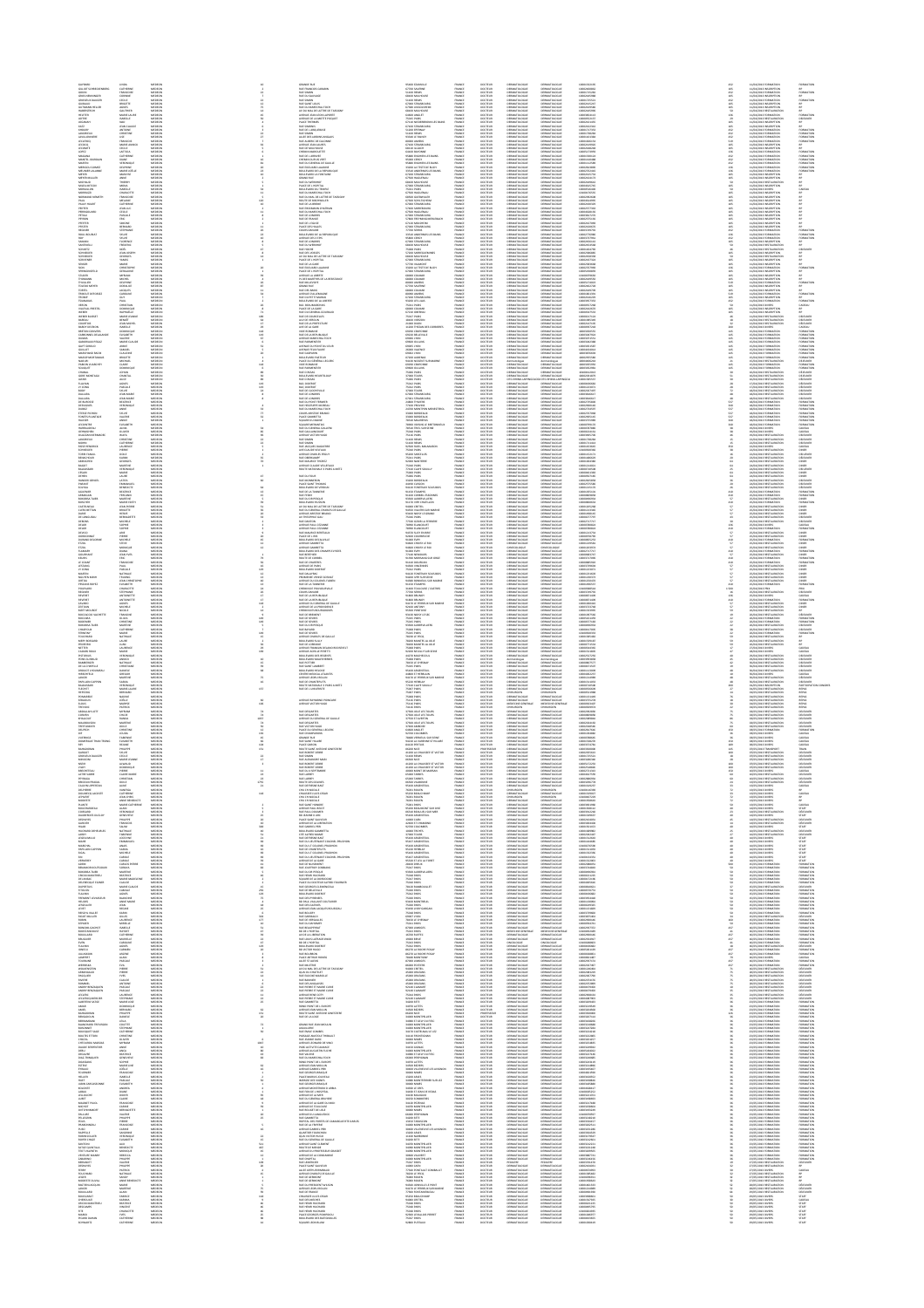